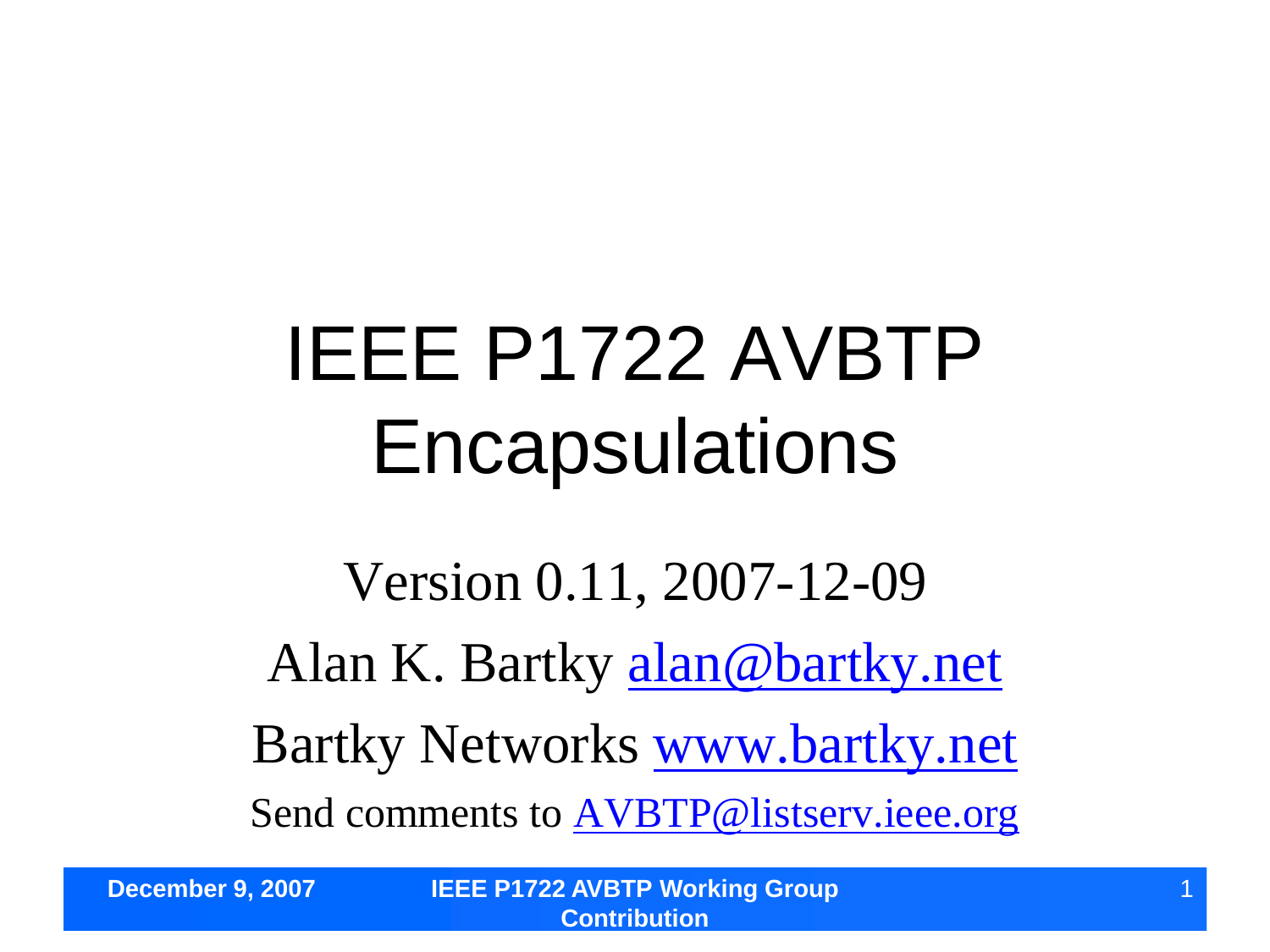## Notice of copyright release

#### • **Notice:**

– This document has been prepared to assist the work of the IEEE P1722 and IEEE 802 Working Groups. It is offered as a basis for discussion and is not binding on the contributing individual(s) or organization(s). The material in this document is subject to change in form and content after further study. The contributor(s) reserve(s) the right to add, amend or withdraw material contained herein.

#### • **Copyright Release to IEEE:**

– The contributor grants a free, irrevocable license to the IEEE to incorporate material contained in this contribution, and any modifications thereof, in the creation of an IEEE Standards publication; to copyright in the IEEE's name any IEEE Standards publication even though it may include portions of this contribution; and at the IEEE's sole discretion to permit others to reproduce in whole or in part the resulting IEEE Standards publication. The contributor also acknowledges and accepts that this contribution may be made public by the IEEE P1722 Working Group or the IEEE 802 Working Group.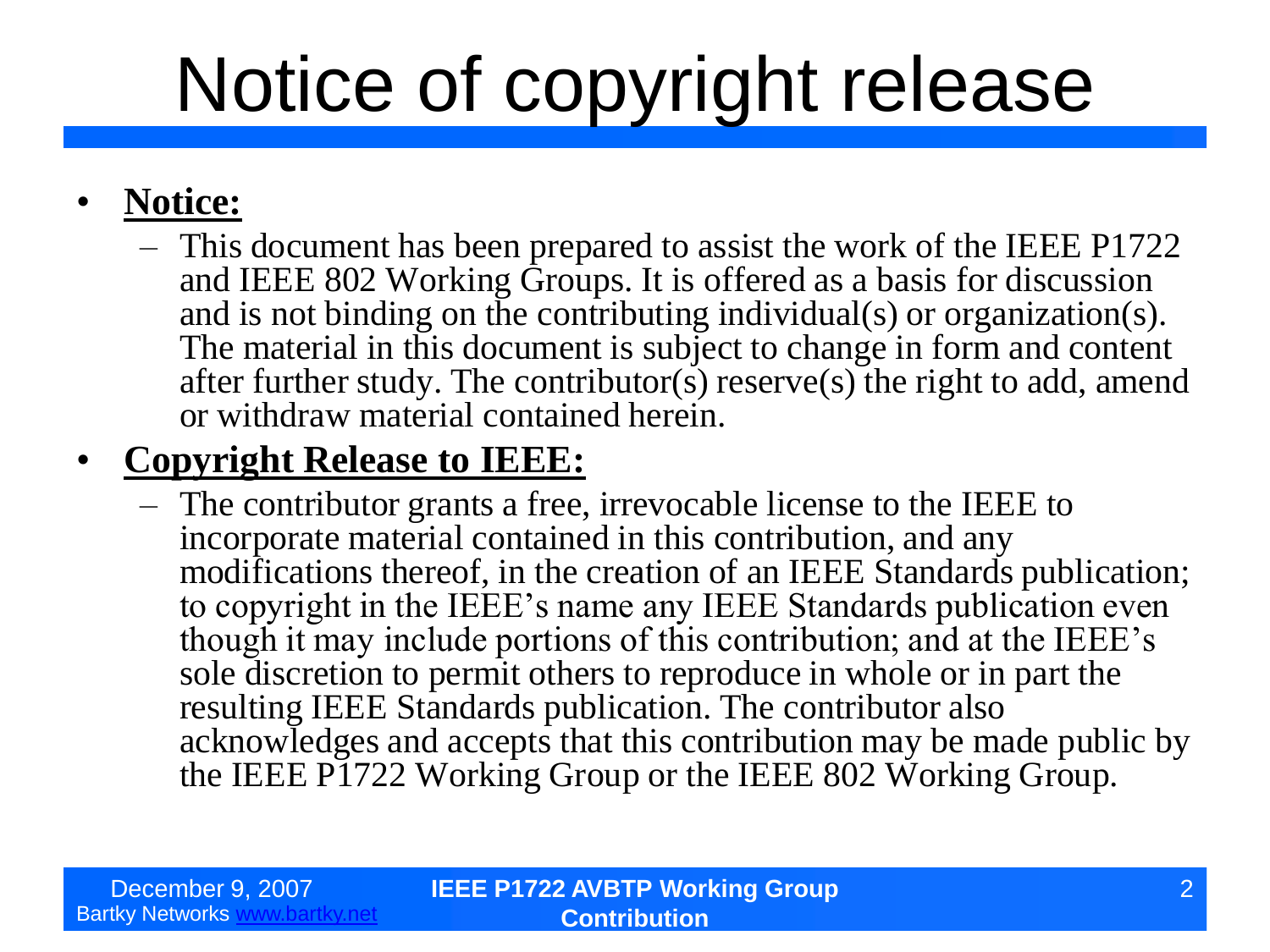## Revision History

| <b>Rev</b> | <b>Date</b> | <b>Comments</b>                                                                                                                                                                                                                                                                                                                                                                                                                                                                                                                                                                                                        |
|------------|-------------|------------------------------------------------------------------------------------------------------------------------------------------------------------------------------------------------------------------------------------------------------------------------------------------------------------------------------------------------------------------------------------------------------------------------------------------------------------------------------------------------------------------------------------------------------------------------------------------------------------------------|
| 0.01       | 2007-06-24  | First version using formats and notes based on what probably will start going into the<br>draft P1722 specifications.                                                                                                                                                                                                                                                                                                                                                                                                                                                                                                  |
| 0.02       | 2007-06-27  | Added draft proposal for fragmentation for discussion on how to handle large CIP<br>packets broken up into smaller packets for the case of 1394/61883 to AVBTP/61883<br>interworking. Cleaned up some diagrams to correct areas "grey" or white depending<br>on scope of fields versus the diagram (what the diagram was trying to convey as fields<br>of interest).                                                                                                                                                                                                                                                   |
| 0.03       | 2007-07-02  | Changed proposed Proprietary/Experimental based on feedback from John Nels Fuller<br>on 2007-07-02 teleconference                                                                                                                                                                                                                                                                                                                                                                                                                                                                                                      |
| 0.04       | 2007-08-08  | Changed frame formats and updated diagrams to:<br>• Accommodate latest fragmentation/reassembly proposal (Alan Bartky)<br>• Accommodate for latest "cross timestamp" control frame proposal (Chuck Harrison)<br>•Prepare for draft 0.03 of the P1722 specification.<br>•Updated proposal for "escape type" protocol to accommodate new proposal for<br>standardized fragmentation/reassembly and packet length at "standard" places.<br>Removed detailed description of fields (see draft 0.02 or upcoming 0.03 P1722<br>specification for those details) except for the new proposal for<br>fragmentation/reassembly. |
| 0.05       | 2007-08-09  | Misc cleanup, fixes and also added Chuck Harrison's Cross Timestamping<br>encapsulations.                                                                                                                                                                                                                                                                                                                                                                                                                                                                                                                              |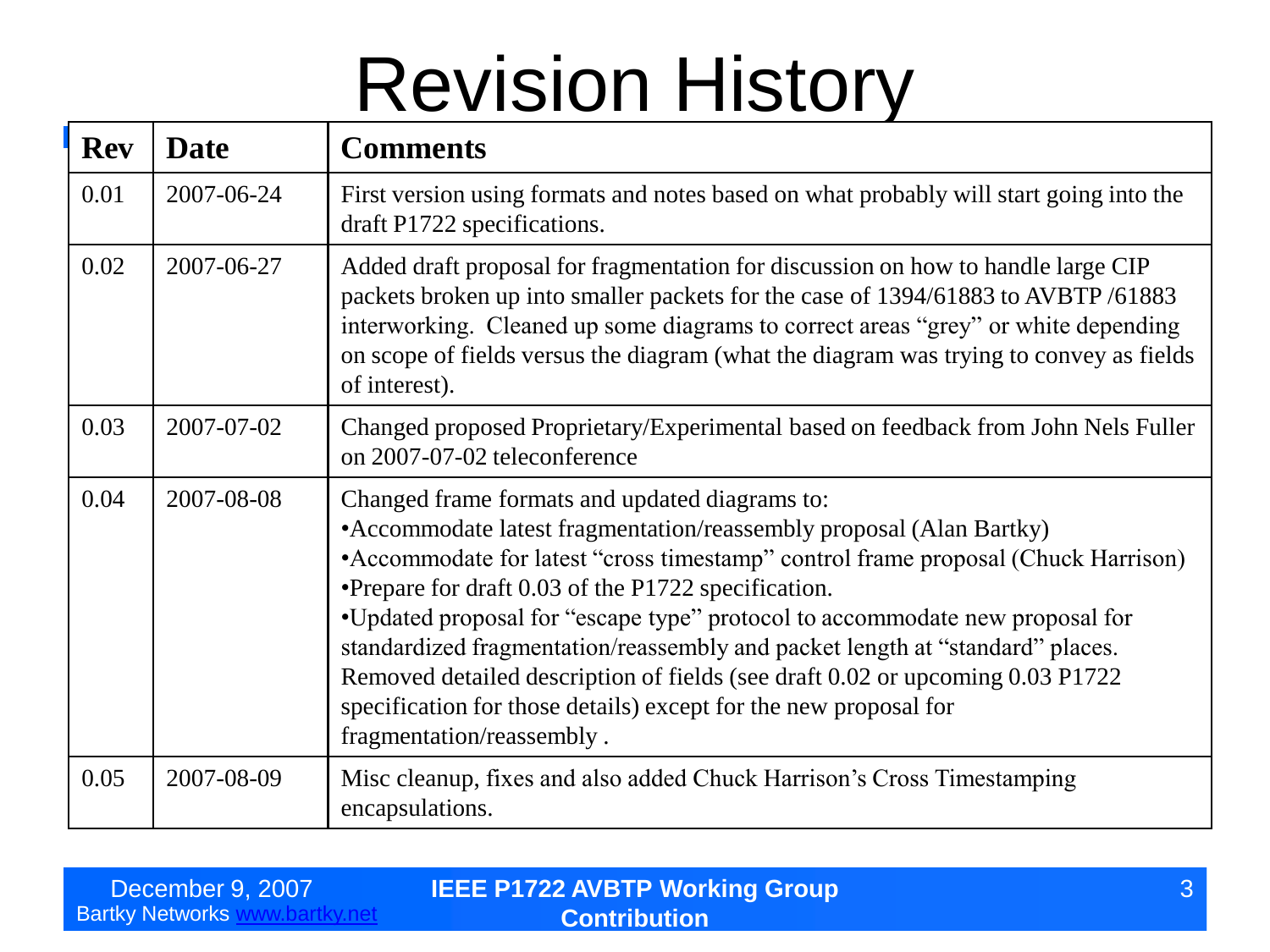# Revision History (continued)

| <b>Rev</b> | <b>Date</b> | <b>Comments</b>                                                                                                                                                                                                                                                                                                                                                                                                                                                                                                                                                                                                                                                                                                                                                                                          |
|------------|-------------|----------------------------------------------------------------------------------------------------------------------------------------------------------------------------------------------------------------------------------------------------------------------------------------------------------------------------------------------------------------------------------------------------------------------------------------------------------------------------------------------------------------------------------------------------------------------------------------------------------------------------------------------------------------------------------------------------------------------------------------------------------------------------------------------------------|
| 0.06       | 2007-08-09  | Continuing misc. edits (using this presentation for source of master diagrams for<br>P1722 specification                                                                                                                                                                                                                                                                                                                                                                                                                                                                                                                                                                                                                                                                                                 |
| 0.07       | 2007-10-04  | Incorporated encapsulation changes as discussed at last face to face meeting and<br>teleconferences afterwards up to the present date (2007-10-04).<br>• Added 64 bit stream ID field to all AVBTP immediately following the Ethertype-<br>Subtype quadlet.<br>• Added 1 bit Control/Data Field in the 8 bit subtype field and changed the subtype to a<br>7 bit field. Adjusted values accordingly in the sub-type field as well.<br>•Changed all text within the diagrams to a consistent 12 point Arial font.<br>•Removed diagram showing Intermediate fragment as my understanding of consensus<br>is at least for 61883 over AVBTP, we will always put in the 1394-like and CIP header<br>into each and every fragment such that the sample data is always at the same offset for<br>each fragment. |
| 0.08       | 2007-11-04  | •Per agreement from Santa Clara face to face meeting, changed all formats to be on<br>the same 32 bit alignment as IP packets.<br>•Re-drew MAC headers/frame format on separate diagram and removed MAC<br>headers from all AVBTP frame diagrams. Used 16 bit based diagrams for 802.3<br>and 32 bit for all AVBTP frames. Showed all indexes based on 0 being 1st<br>quadlet of the AVBTP frame.<br>• Added initial proposal for place for the new 8 bit field for tracking GM changes<br>proposed by Matt Mora and meeting with general approval so far in email.<br>• Added new Editor's proposal for adding a common length field for all control packets                                                                                                                                            |

| December 9, 2007       | <b>IEEE P1722 AVBTP Working Group</b> |
|------------------------|---------------------------------------|
| <b>Bartky Networks</b> | <b>Contribution</b>                   |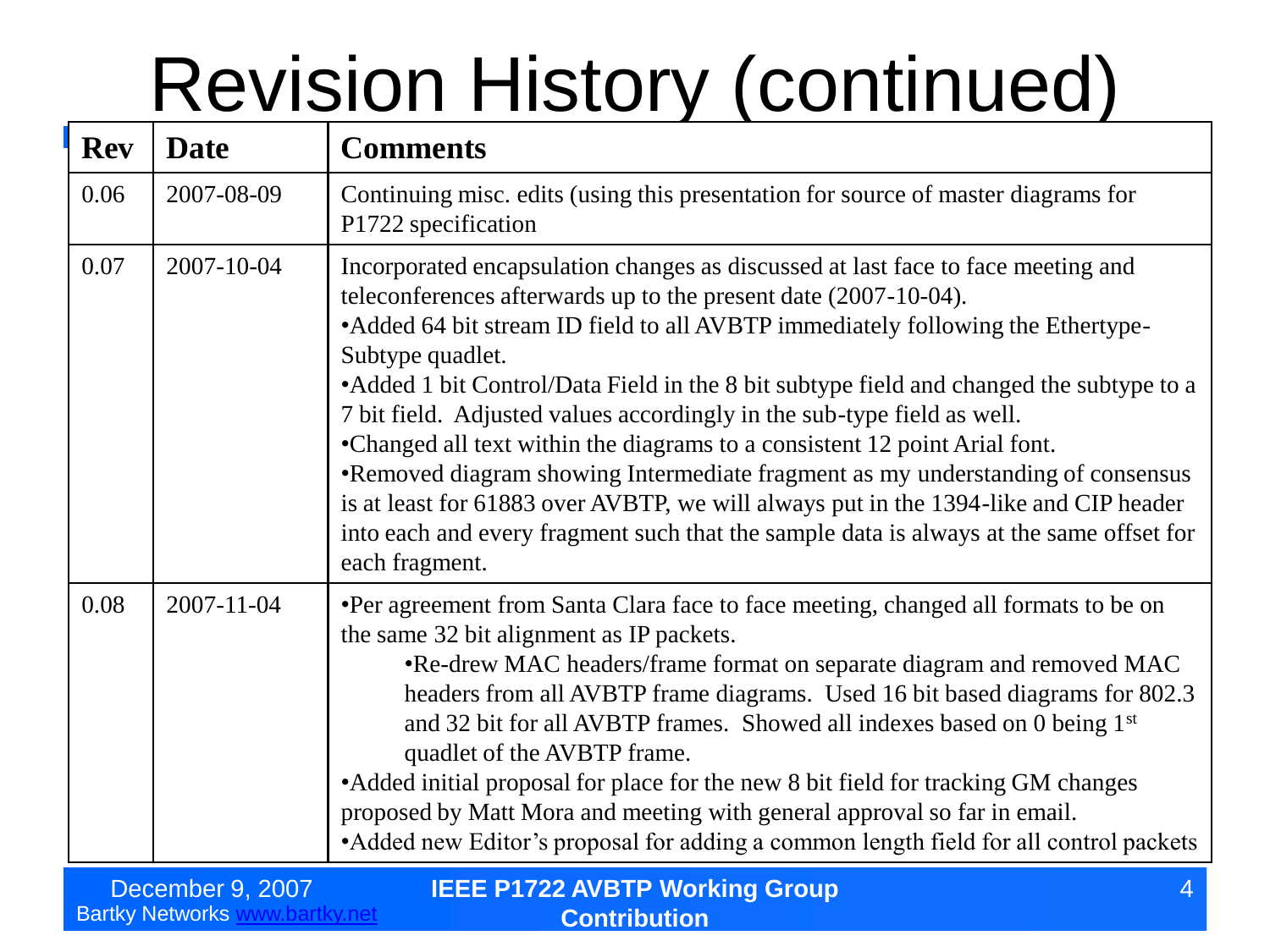## Revision History (continued)

| <b>Rev</b> | <b>Date</b> | <b>Comments</b>                                                                                                                                                                                                                                                                                                                                                                                                                                                                                                                                                                                                         |
|------------|-------------|-------------------------------------------------------------------------------------------------------------------------------------------------------------------------------------------------------------------------------------------------------------------------------------------------------------------------------------------------------------------------------------------------------------------------------------------------------------------------------------------------------------------------------------------------------------------------------------------------------------------------|
| 0.09       | 2007-11-27  | • Added in John Fuller's AV/C diagrams and adapted to new format to align to same<br>quadlet alignment as IP packets.<br>•Reduced control length field from 16 bits to 11 bits (still accommodates max size<br>Ethernet frame and allows 5 additional bits for other use)<br>• Added proposed 5 bit status field to all control packets (used to carry most status<br>information from John's proposal as well)<br>•Misc. cleanup<br>•Changed text on multiple slides from "packet" to "frame" (as convention in latest<br>draft is "packets" are to/from the layer above AVBTP and frames are to/from lower<br>layers. |
| 0.10       | 2007-11-29  | •Changed diagram for 64 bit stream ID field to match method used in 1394TA<br>documents for 64 bit fields.<br>•Added backup/misc. section in the back for misc. editor's cut and paste into P1722<br>draft.<br>• Got rid of all $0x$ (C convention) constants and changed to $\dots$ 6. (IEEE spec<br>convention)<br>•Updated Command Transport frames based on email 2007-11-29 from John Fuller                                                                                                                                                                                                                       |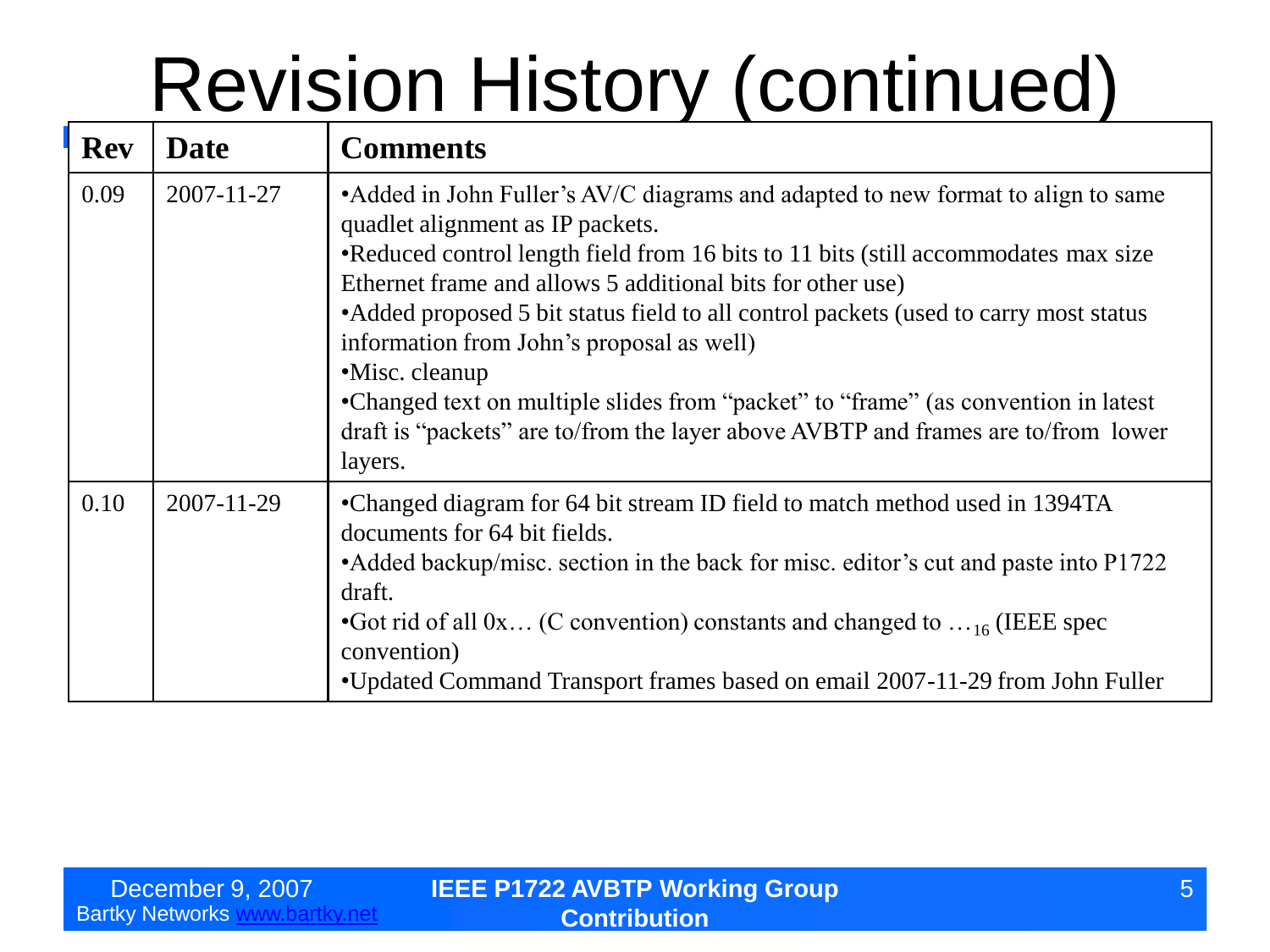## Revision History (continued)

| <b>Rev</b> | Date       | <b>Comments</b>                                                                                                                                                                                                                                                                                                                                            |
|------------|------------|------------------------------------------------------------------------------------------------------------------------------------------------------------------------------------------------------------------------------------------------------------------------------------------------------------------------------------------------------------|
| 0.11       | 2007-12-09 | •Updated per design discussions/comments from Fremont CA face to face meeting<br>• Added packet header length field (per John Nel's Fuller's suggestion)<br>•For Stream data frame, changed stream_reserved to stream_reserved1 and<br>subtype_data2 to stream_reserved2<br>•Changed all occurrences of octet to byte<br>•Renamed misc. fields for clarity |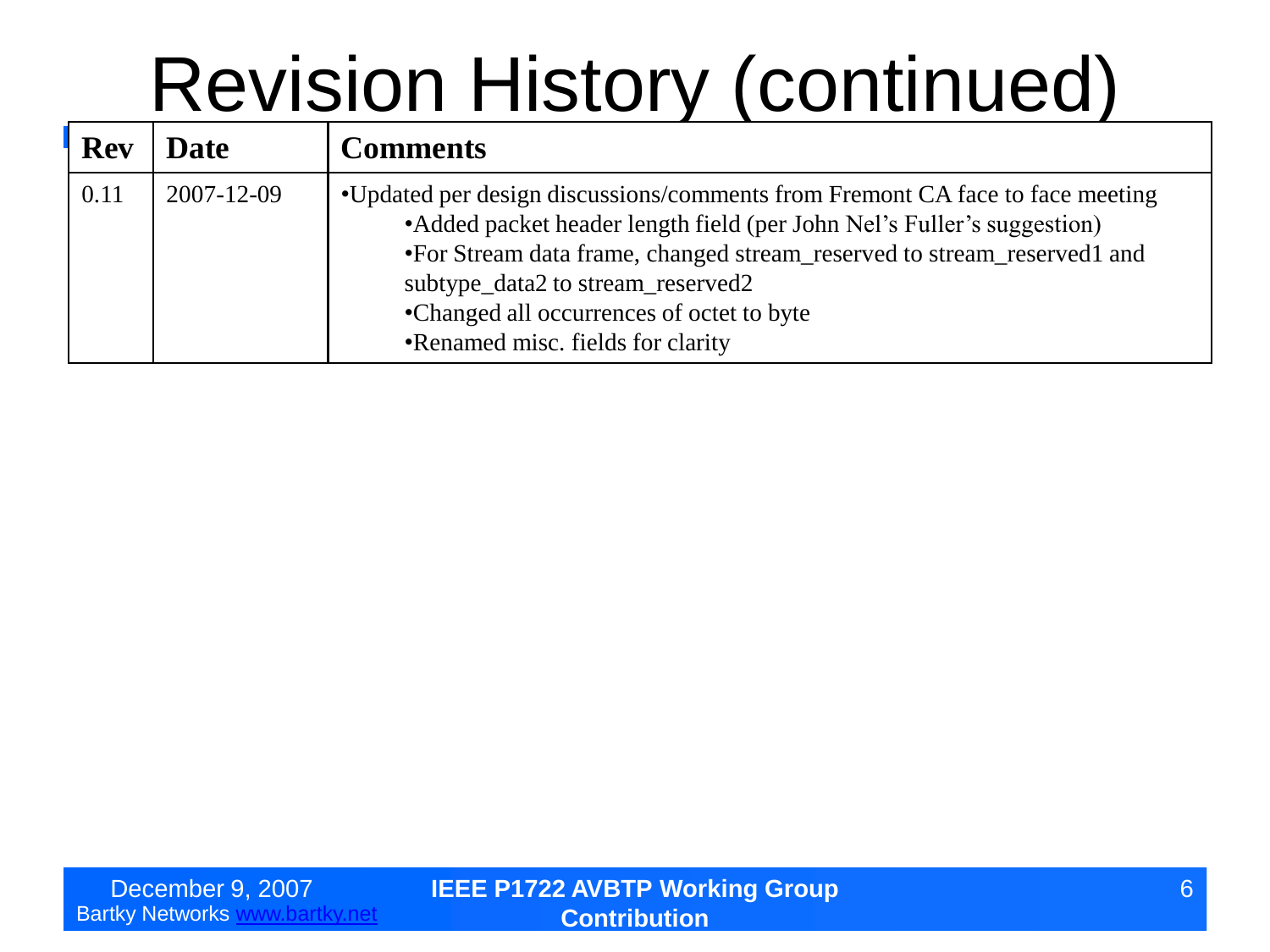### Encapsulation Design Assumptions

- AVBTP shall use 802.1AS for time base
- AVBTP shall be able to react to change in 802.1AS time (user changing time of day, change in Grandmaster, etc. (see 802.1AS assumptions from AVB document)).
- 61883 format over AVBTP will support presentation time using AVBTP timestamp field instead of current  $\overline{61883}$  SYT field
	- 1394/61883 to 1722/61883 gateways will have to take care of all SYT to AVBTP timestamp conversions, synchronization, cross timestamps, etc.
	- Editor's note: Need to work out SYT field for SPH = 1 packets as timestamps are on a per source packet basis (MPEG packet) instead of in the CIP header.
- AVBTP 61883 presentation time shall be relative to the 802.1AS clock
- Adapt 1394 AV/C Function Control Protocol (FCP) for use in 61883 over AVBTP.
- Proprietary encapsulations allowed via reserved subtype  $(7F_{16})$
- Allow for other future expansions via different subtypes.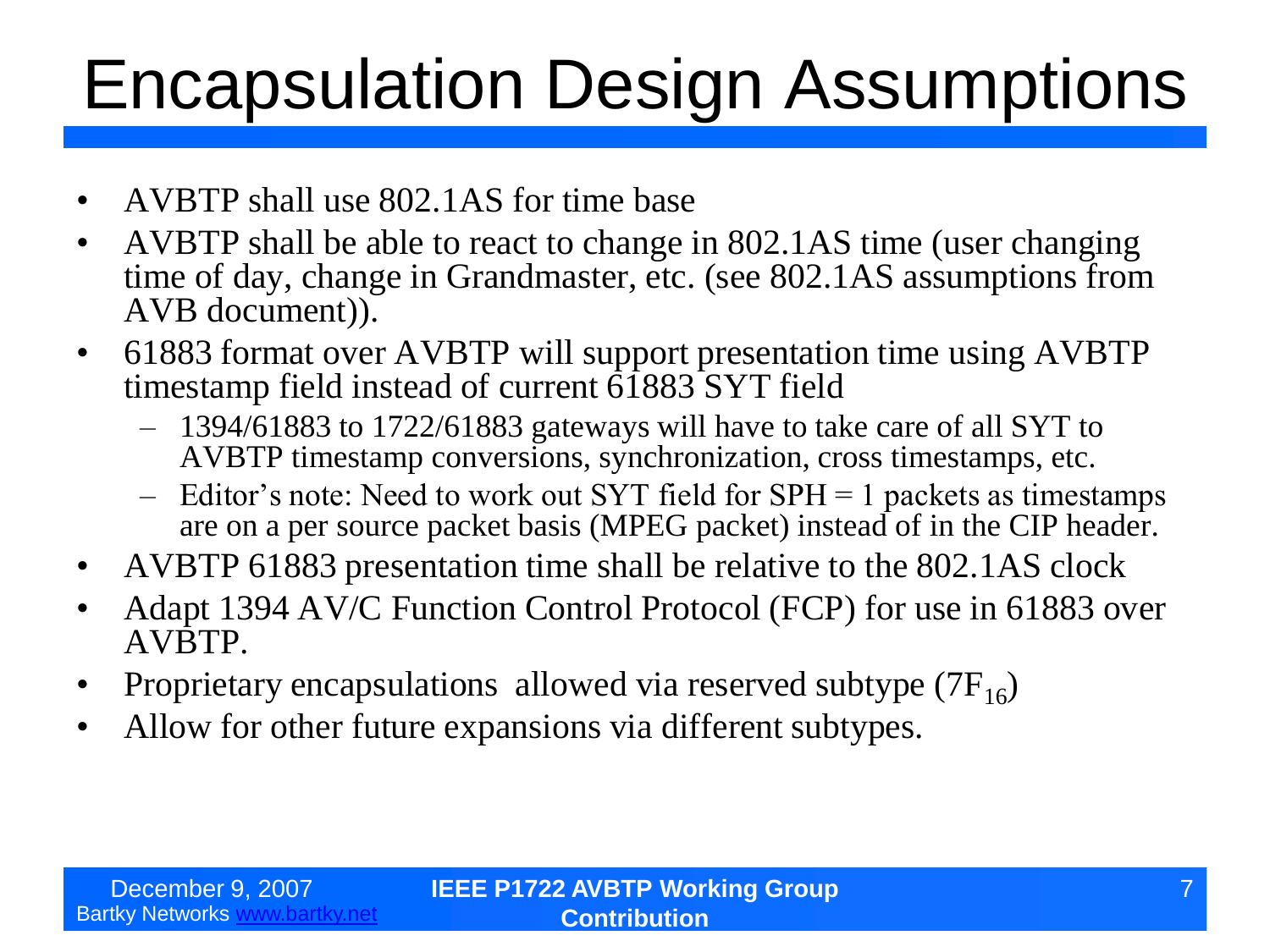### Encapsulation Assumptions

- All AVBTP packets shall contain a 64 bit 802.1Qat Stream ID field. That field shall be used for stream identification.
	- TBD: Relationship with source and destination MAC address.
	- TBD: Need to have a standard value that indicates that stream ID contains no data (perhaps all zeros or all ones?)
		- > > Editor prefers all zeros to avoid confusion with Broadcast MAC address of FF-FF-FF-FF-FF-FF.
- For AVBTP stream data and control frames, MAC Destination Address may be unicast, multicast or broadcast depending on the specification of the usage of each AVBTP control frame.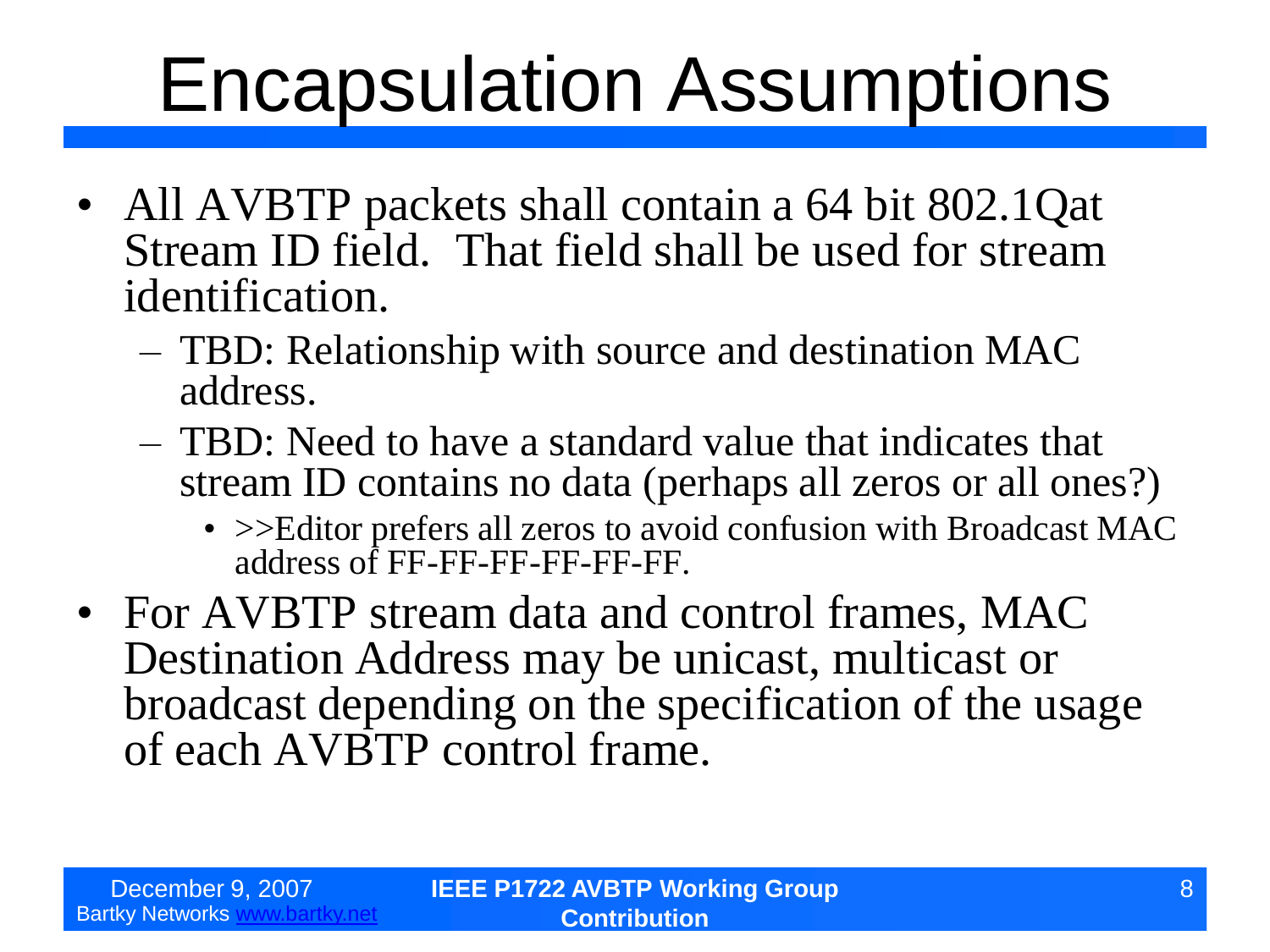### Encapsulation Assumptions

- All talkers shall always send stream data frames with 1st Ethertype field set to  $8100_{16}$ for 802.1 P/Q type.
- For AVBTP, talkers and controllers are not required to send stream control frames with an 802.1 P/Q tag.
- All AVBTP compliant devices must always be able to accept data and control frames with an 802.1 P/Q tag.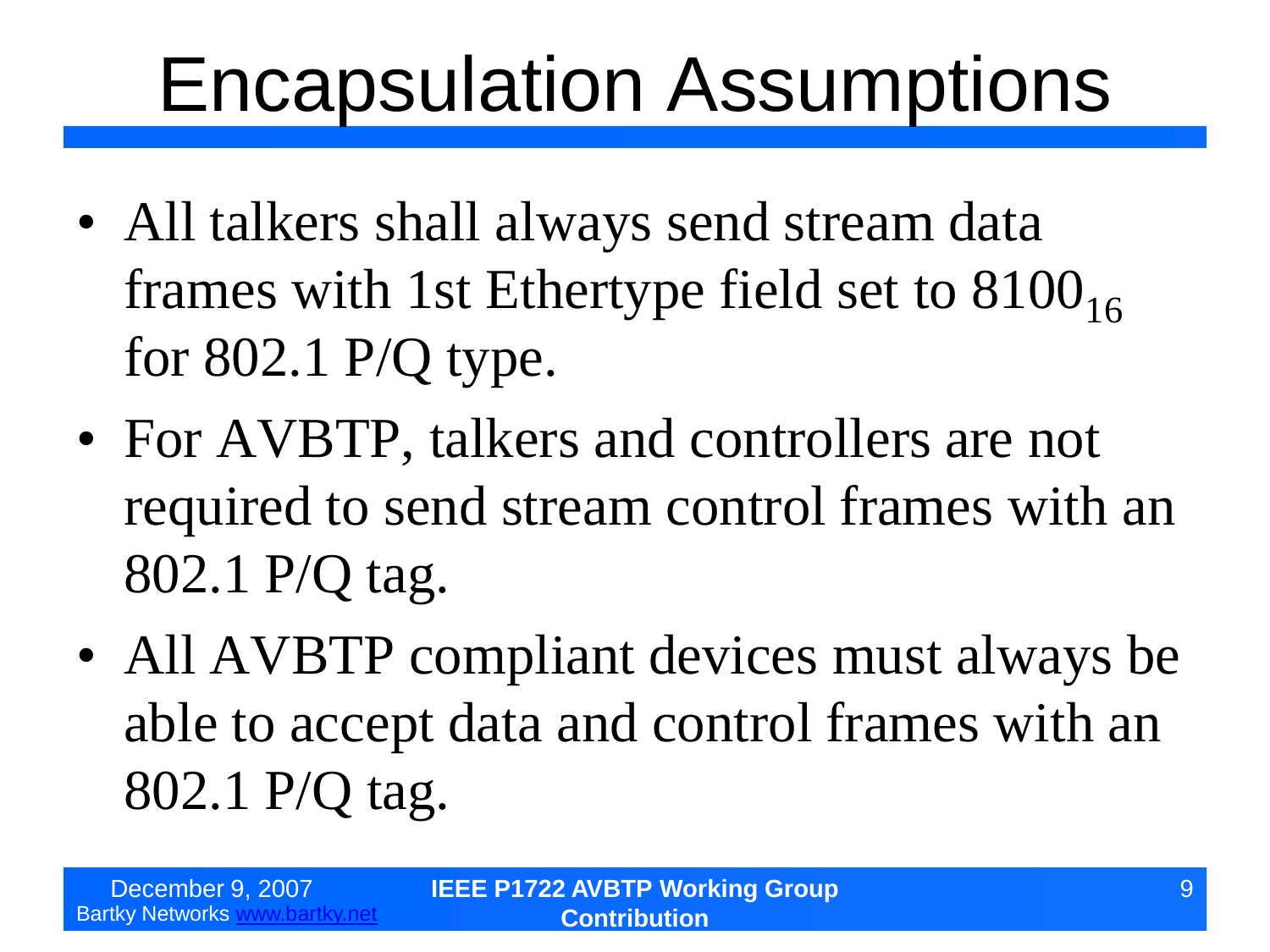### Encapsulation Assumptions

- VLAN Identifier (VID), 12 bits:
	- The VID is a VLAN and not a Stream Identifier
	- AVBTP stations must support VLAN ID of zero to send or receive for stream data traffic.
	- AVBTP stations are recommended to support other VLAN IDs, but it is not required.
	- Receiving AVBTP stations shall ignore the VLAN ID field (i.e. they will assume that if they receive frames, then they are a member of that VLAN).
- Canonical Format Indicator (CFI), 1 bit
	- AVBTP will only support CFI of zero.
- Priority Code Point (PCP), 3 bits:
	- For data streams, AVBTP talkers shall always use the appropriate value (default or as administered to a different value) for IEEE 802.1Qav class A or class B traffic.
		- $\bullet \Rightarrow$  Editor's note: Would actually prefer that we get a confirmation that 802.1Qat will tell us the value to use, and then we can just point to that standard.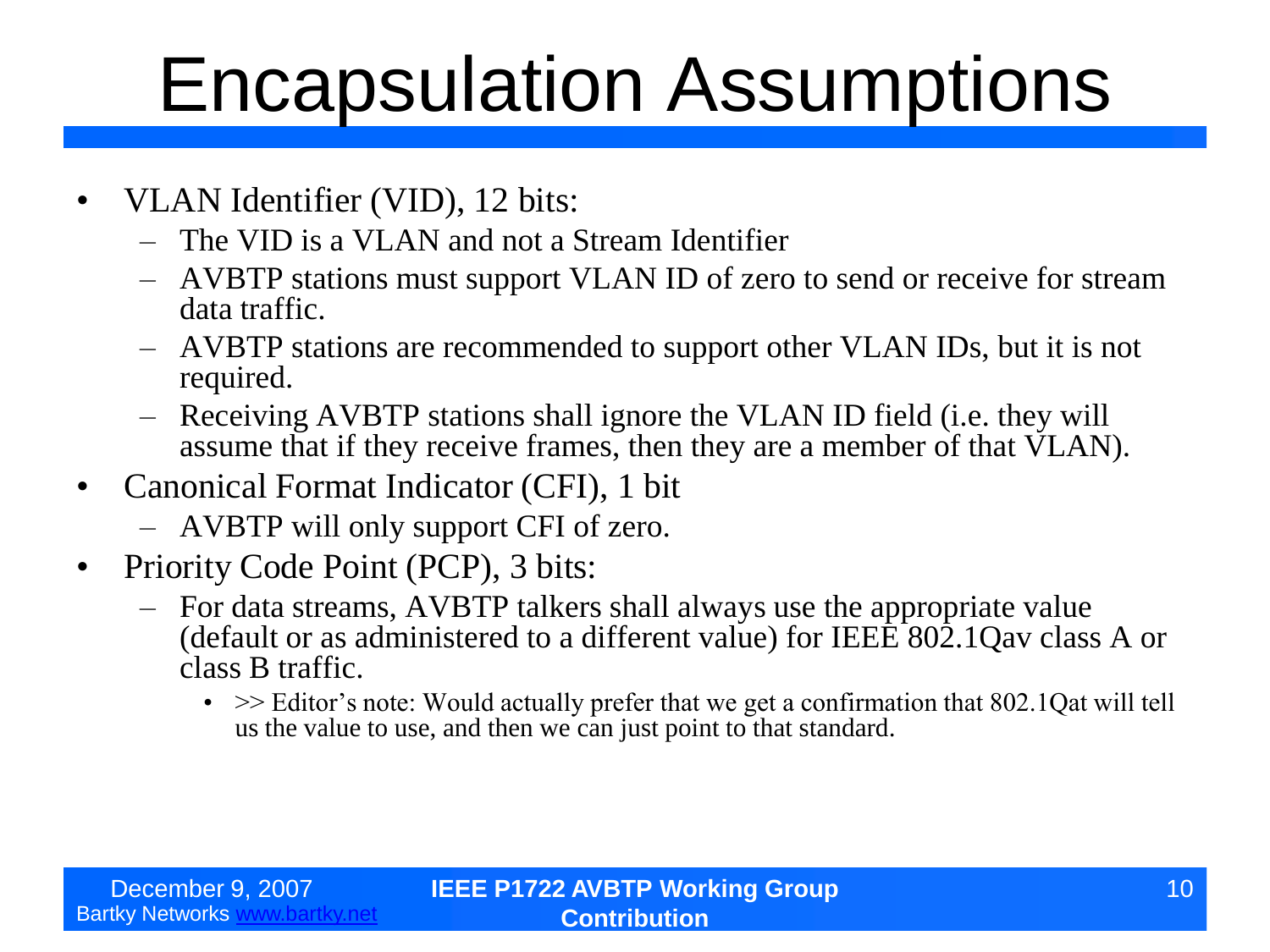### AVBTP 802.3 with 802.1Q Tag field MAC frame



**Note: AVBTP data stream frames must always use this format. AVBTP control frames may use this format on transmit. All AVBTP devices must be able to receive data or control frames in this format.**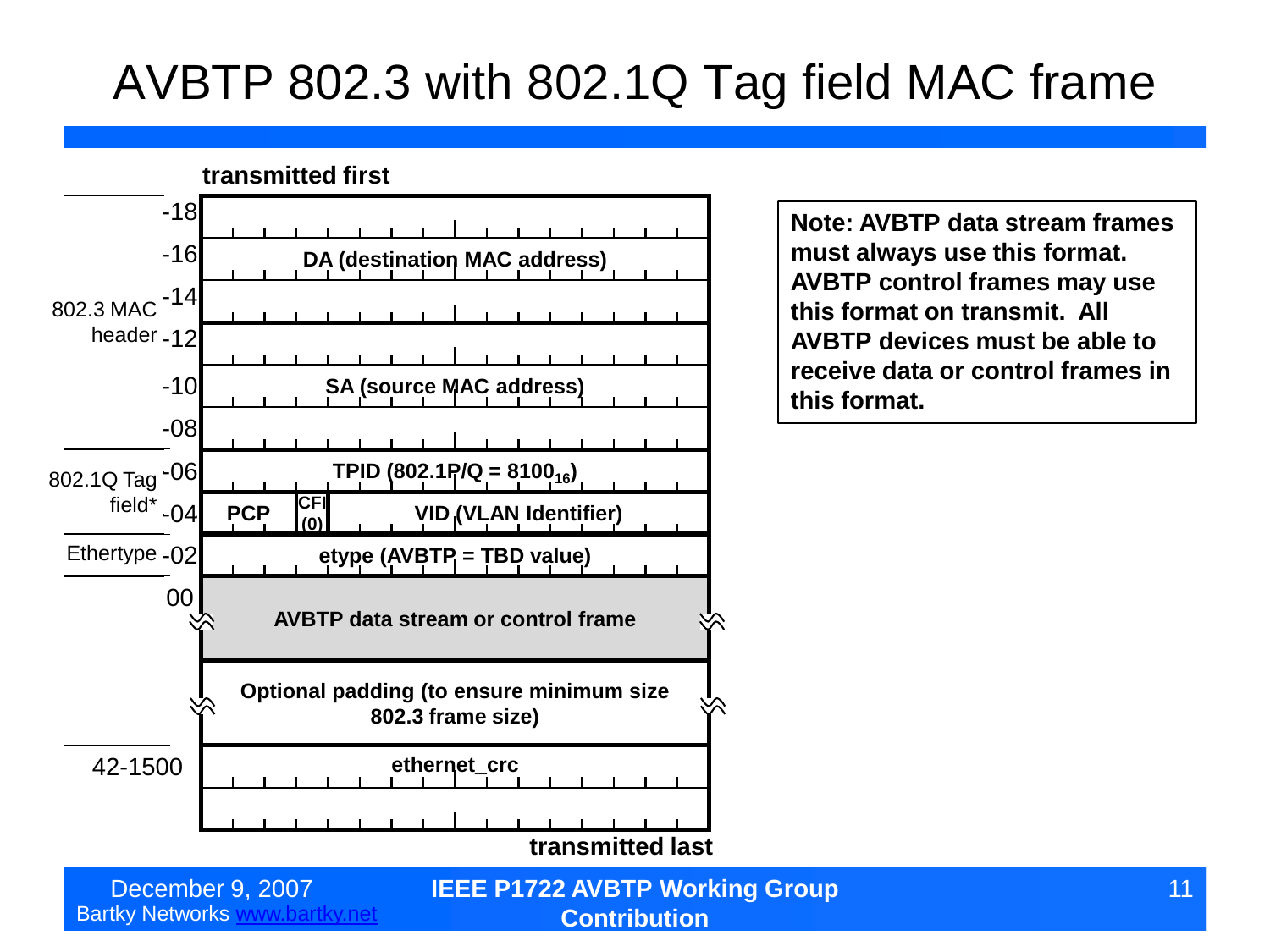#### AVBTP 802.3 without 802.1Q Tag field MAC frame



**Note: Only AVBTP control frames may use this format, data frames must have 802.1Q tag field**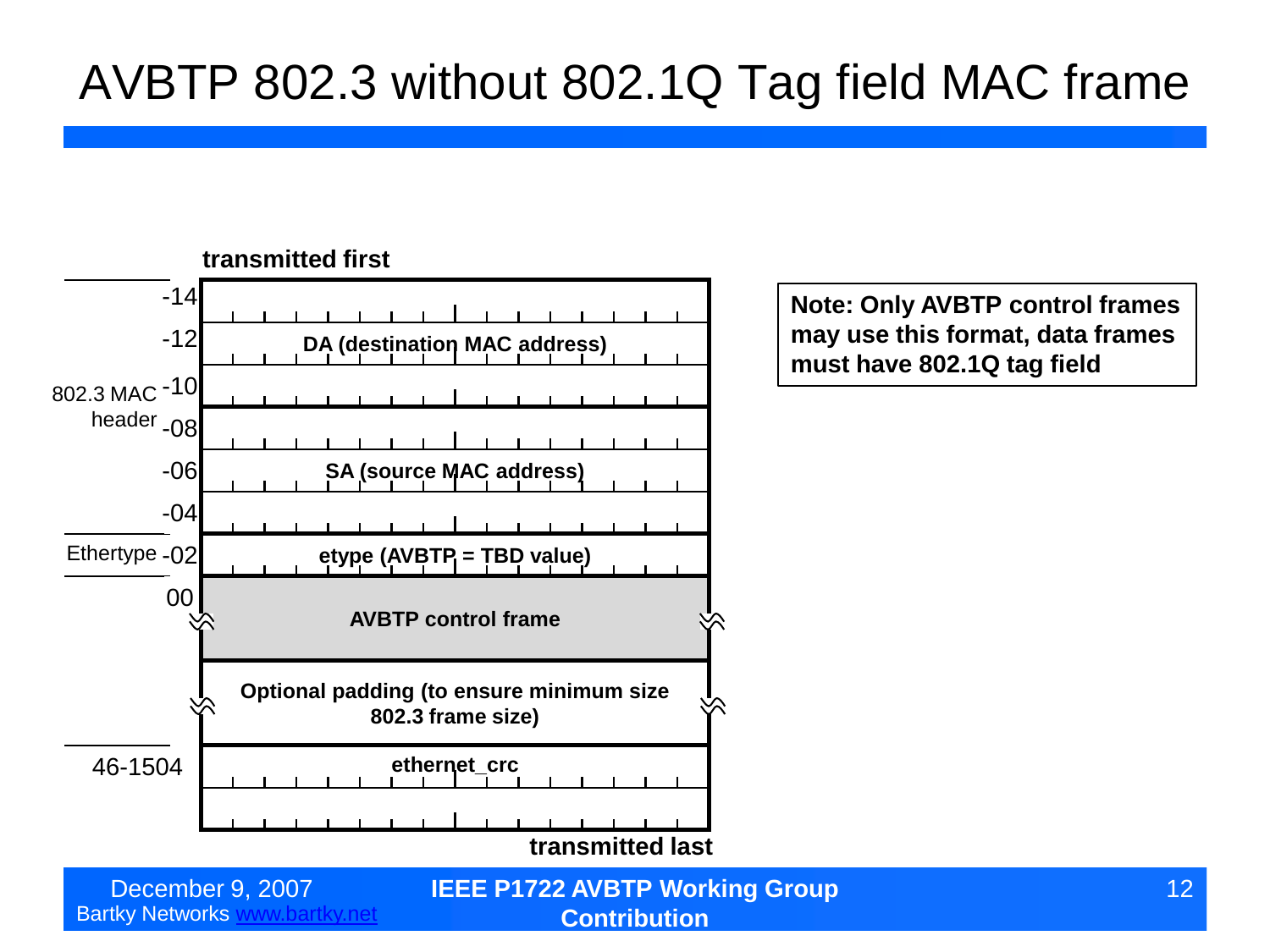#### AVBTP frame common fields

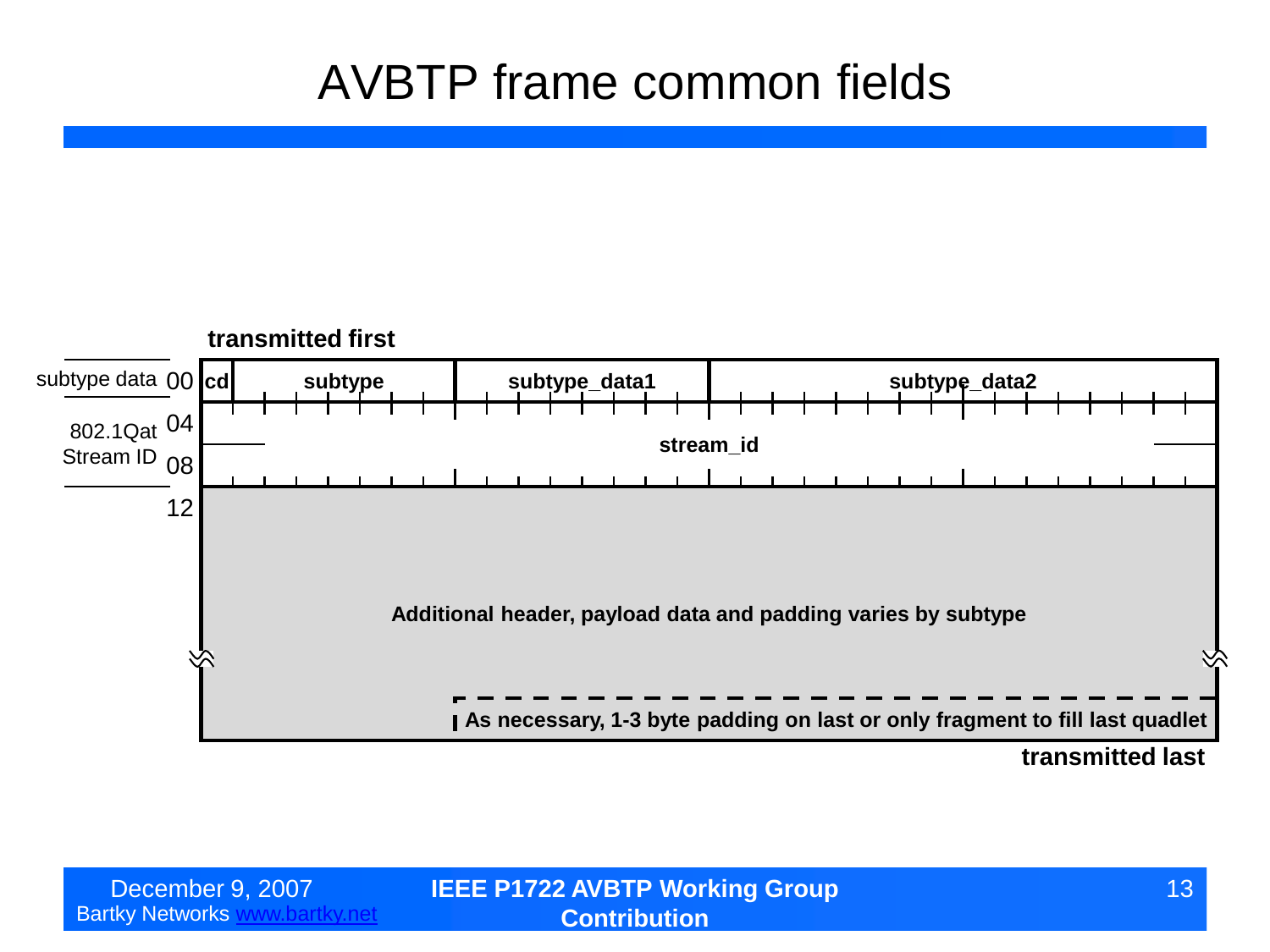#### Control frame common header

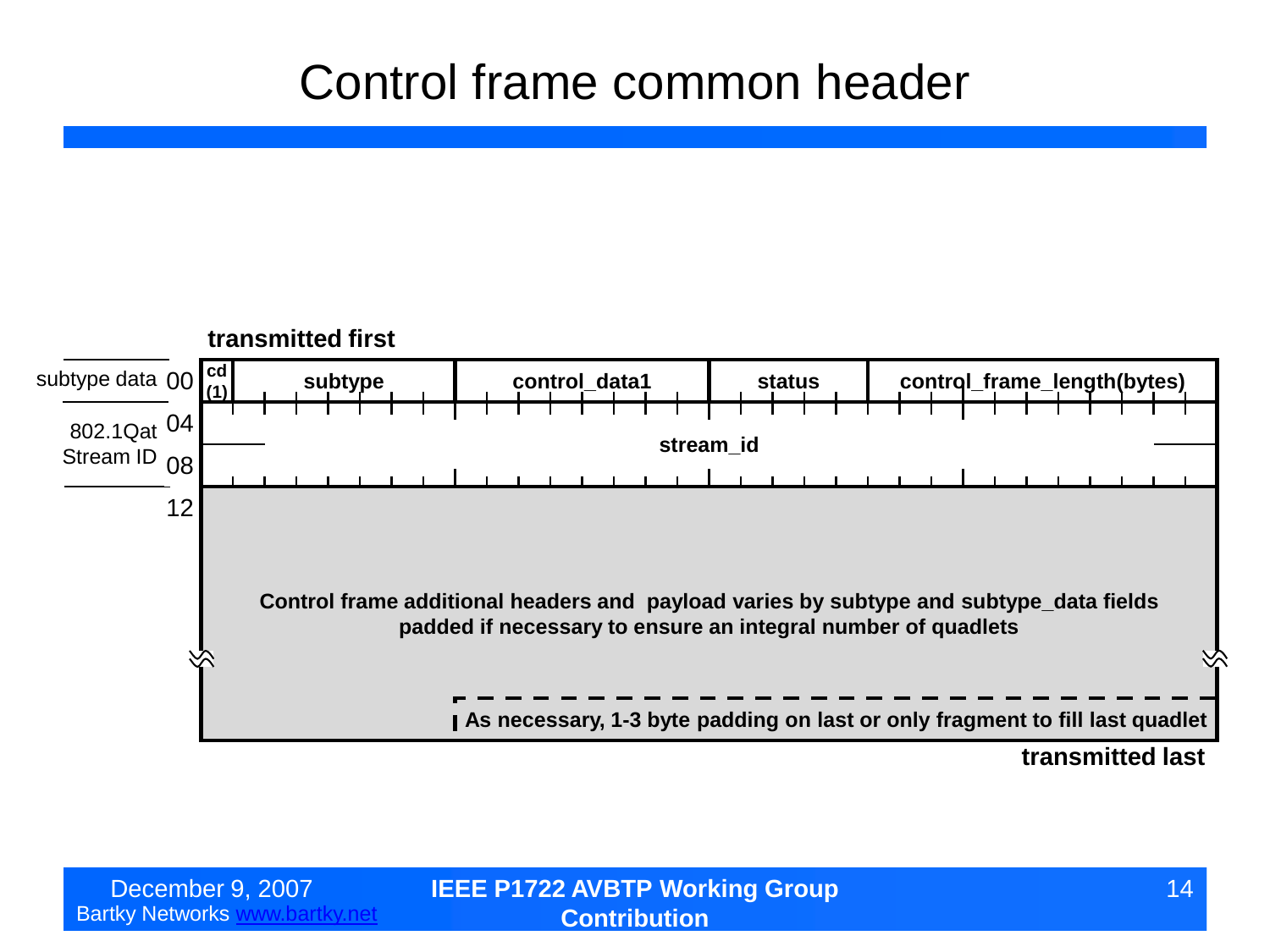#### AVBTP stream type data frame, general

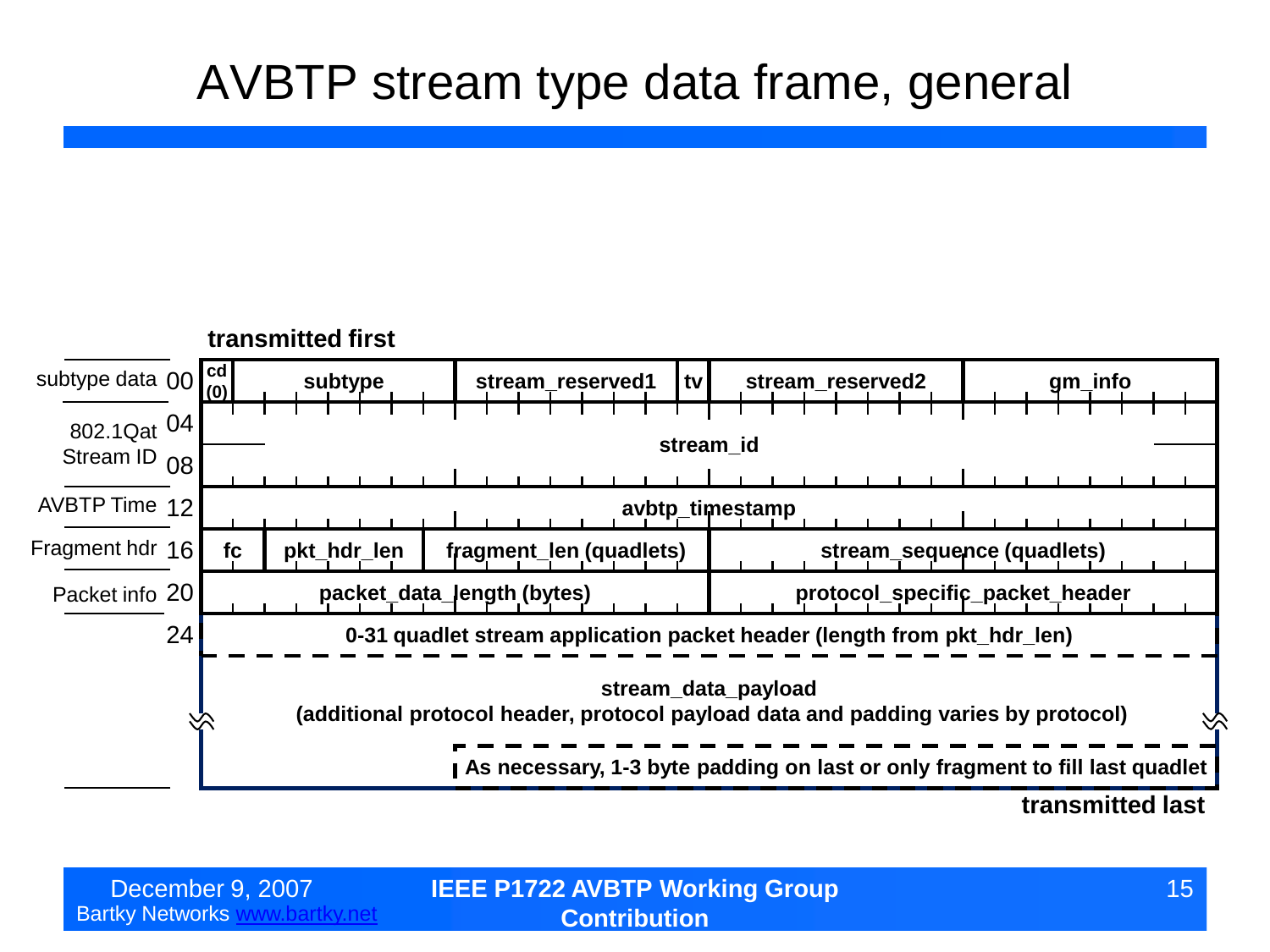#### Fragmentation, sequence, length stream fields

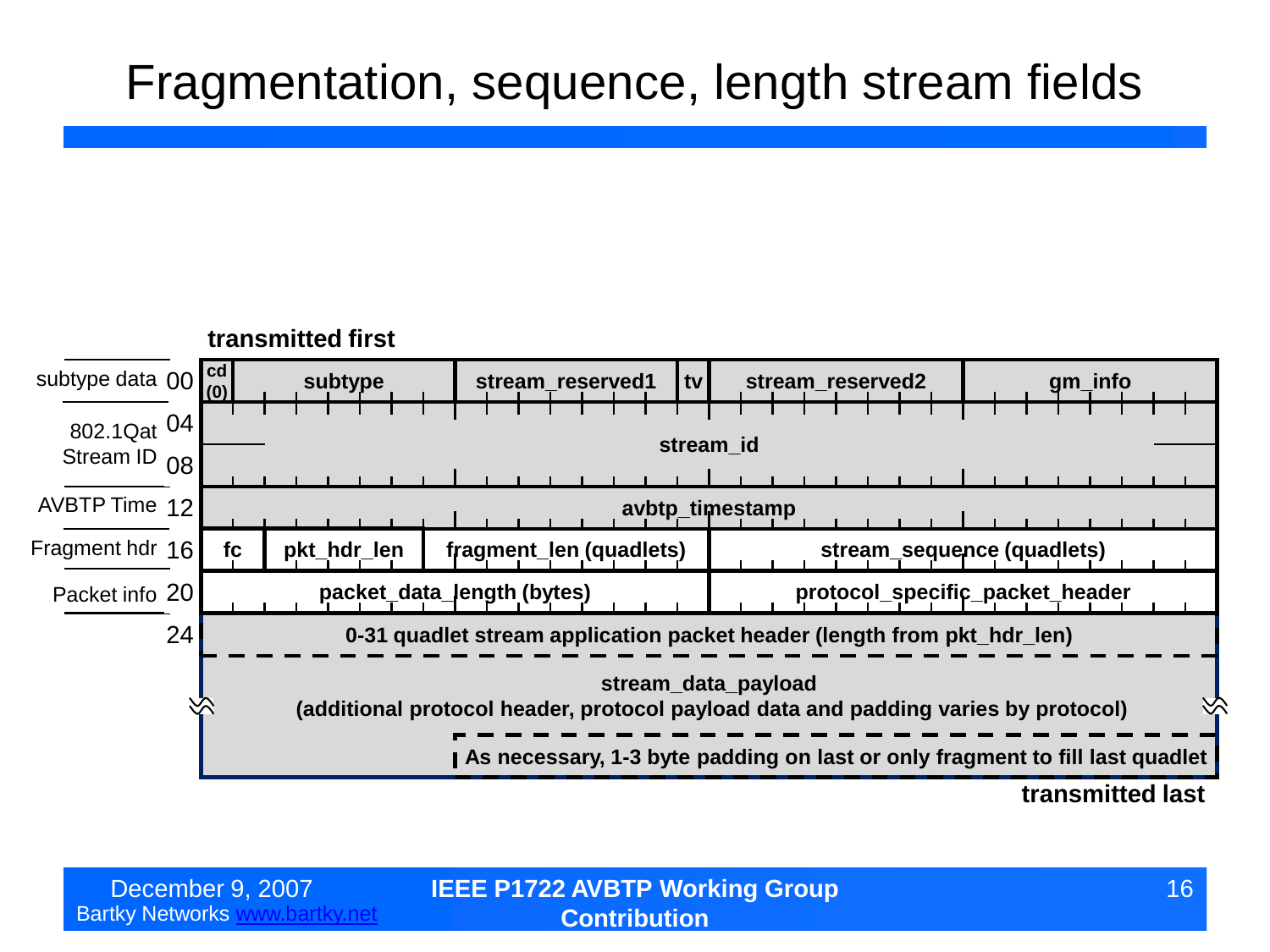#### Draft AVBTP Subtype 0, 61883/IIDC data packet



#### **transmitted last**

**IEEE P1722 AVBTP Working Group**  December 9, 2007 17 **Contribution**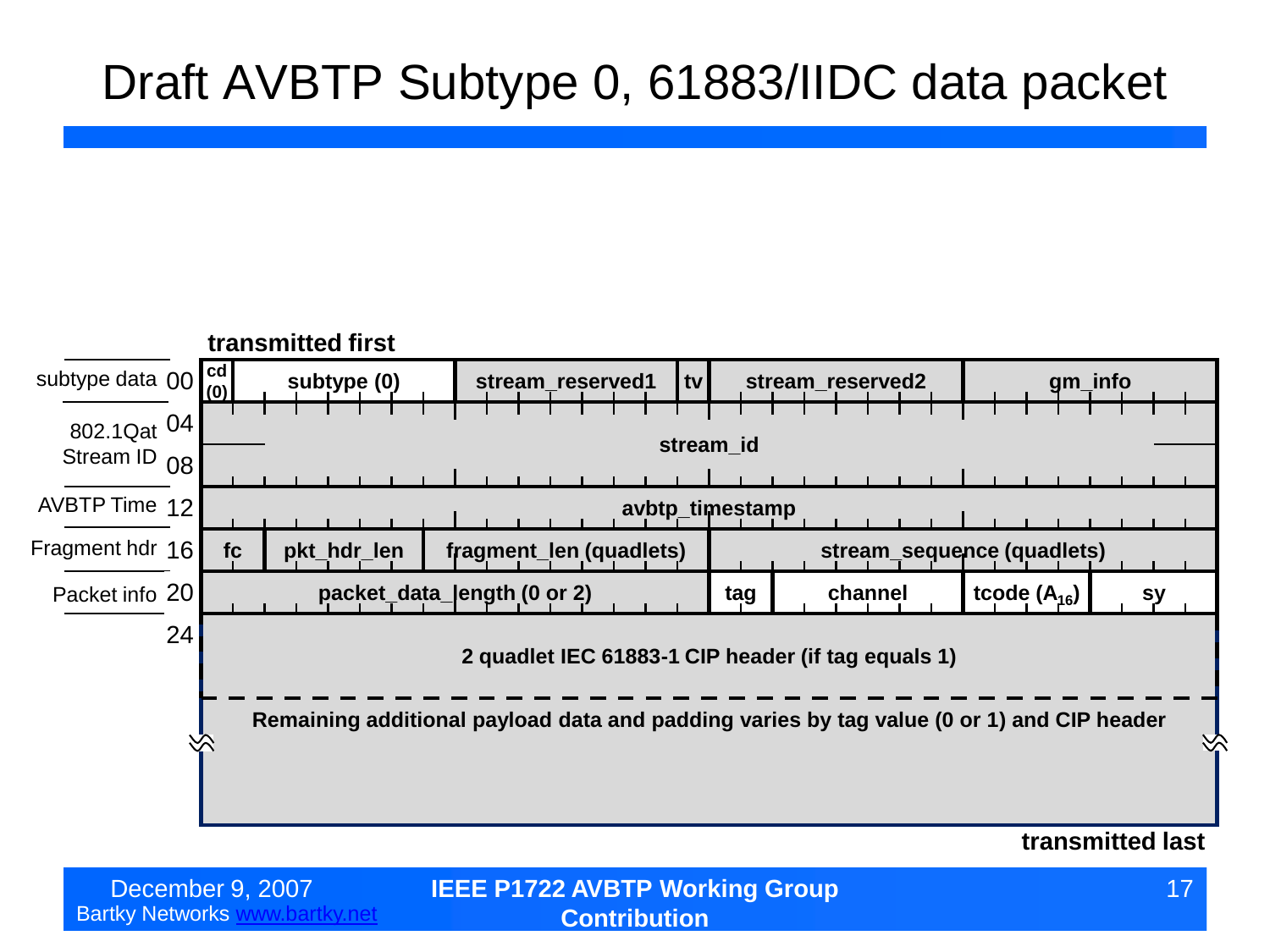#### Draft AVBTP IIDC Stream Data packet



**transmitted last**

**\*Note: Current standard for IIDC restricts channel ID to 0-15**

Bartky Networks [www.bartky.net](http://www.bartky.net/) **IEEE P1722 AVBTP Working Group**  December 9, 2007 18 **Contribution**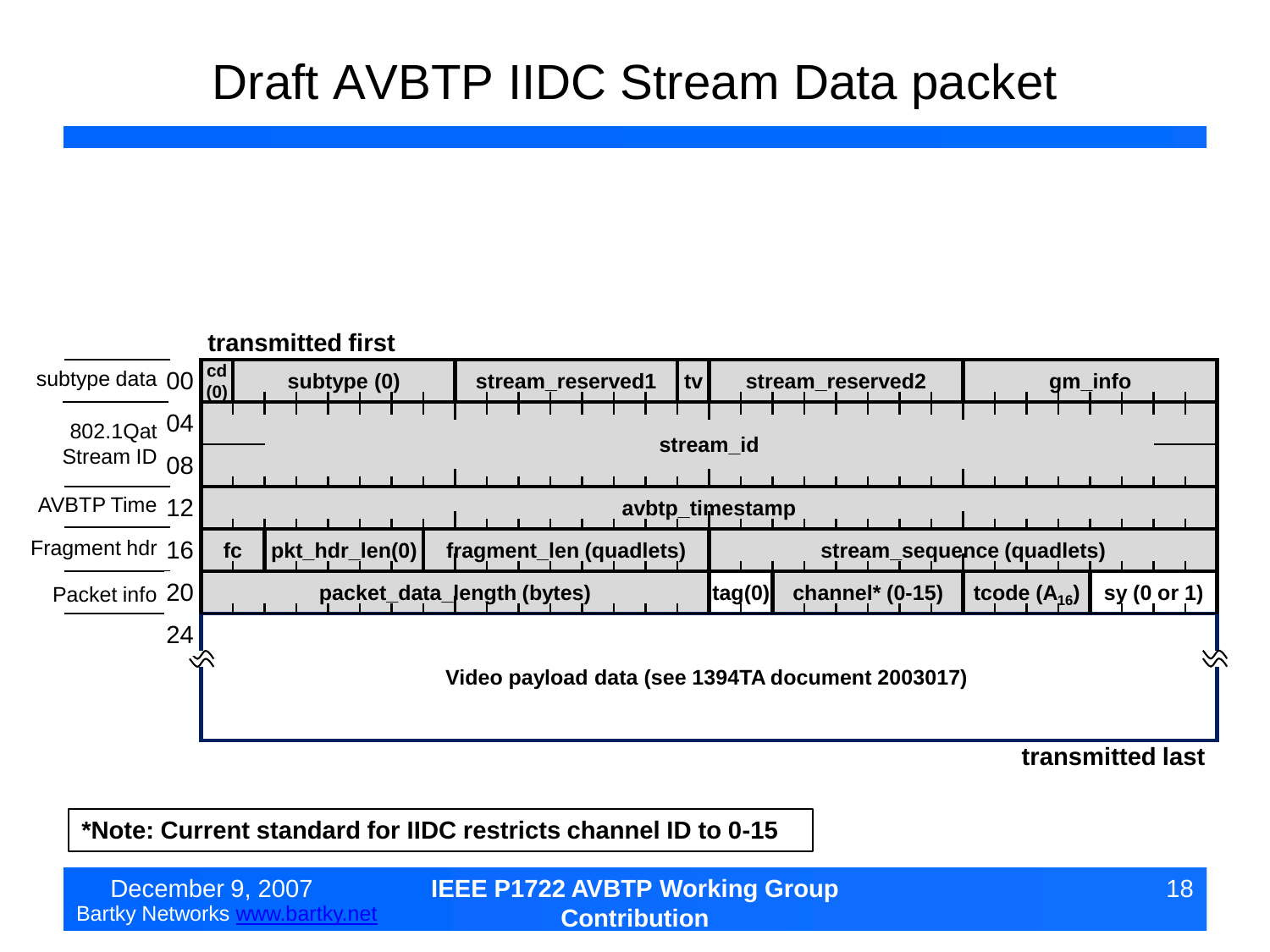#### Draft AVBTP CIP Stream Data packet, SPH(0)



**transmitted last**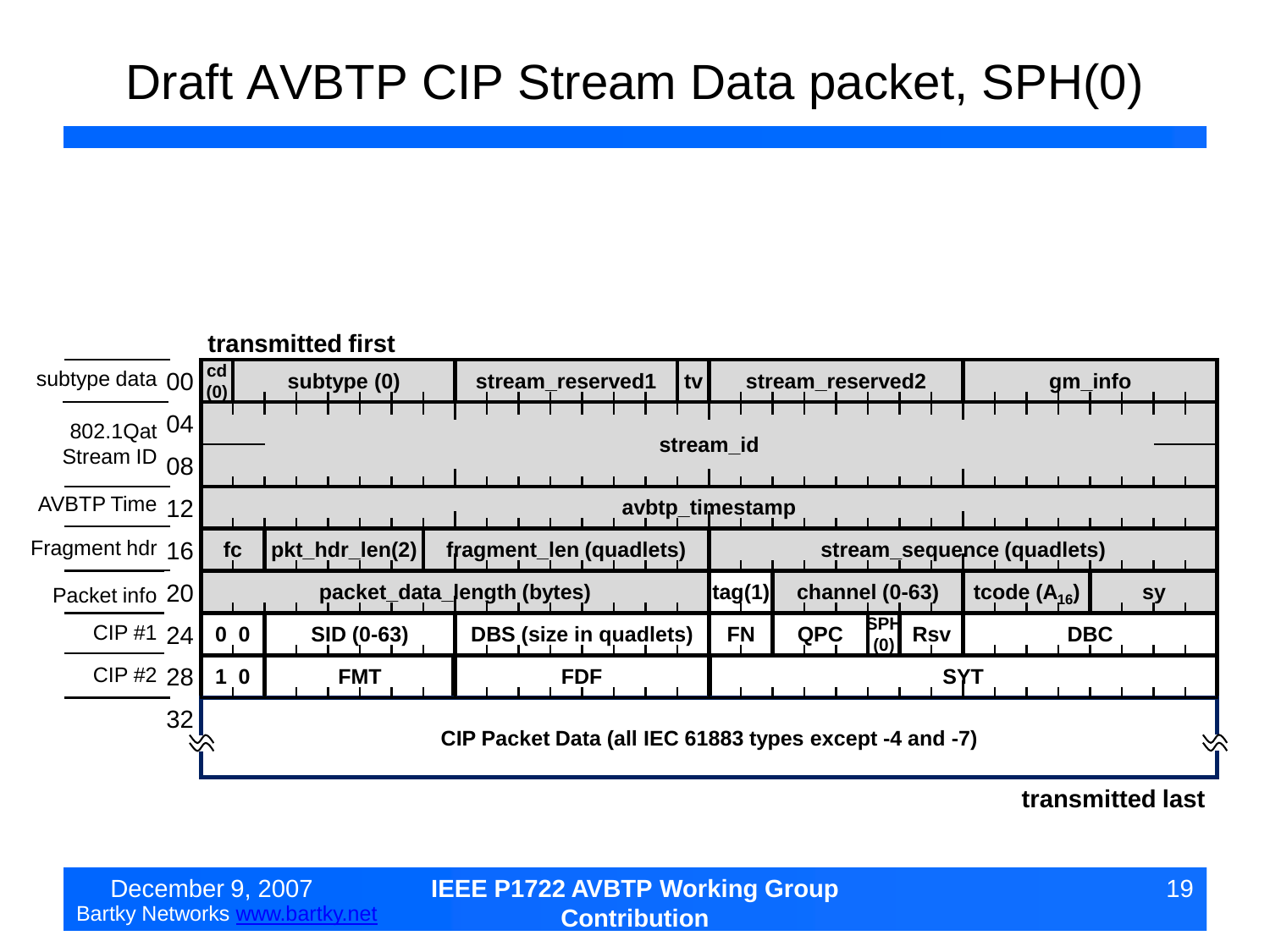### Draft AVBTP CIP Stream Data packet, SPH(1)



Bartky Networks [www.bartky.net](http://www.bartky.net/)

**IEEE P1722 AVBTP Working Group**  December 9, 2007 20 **Contribution**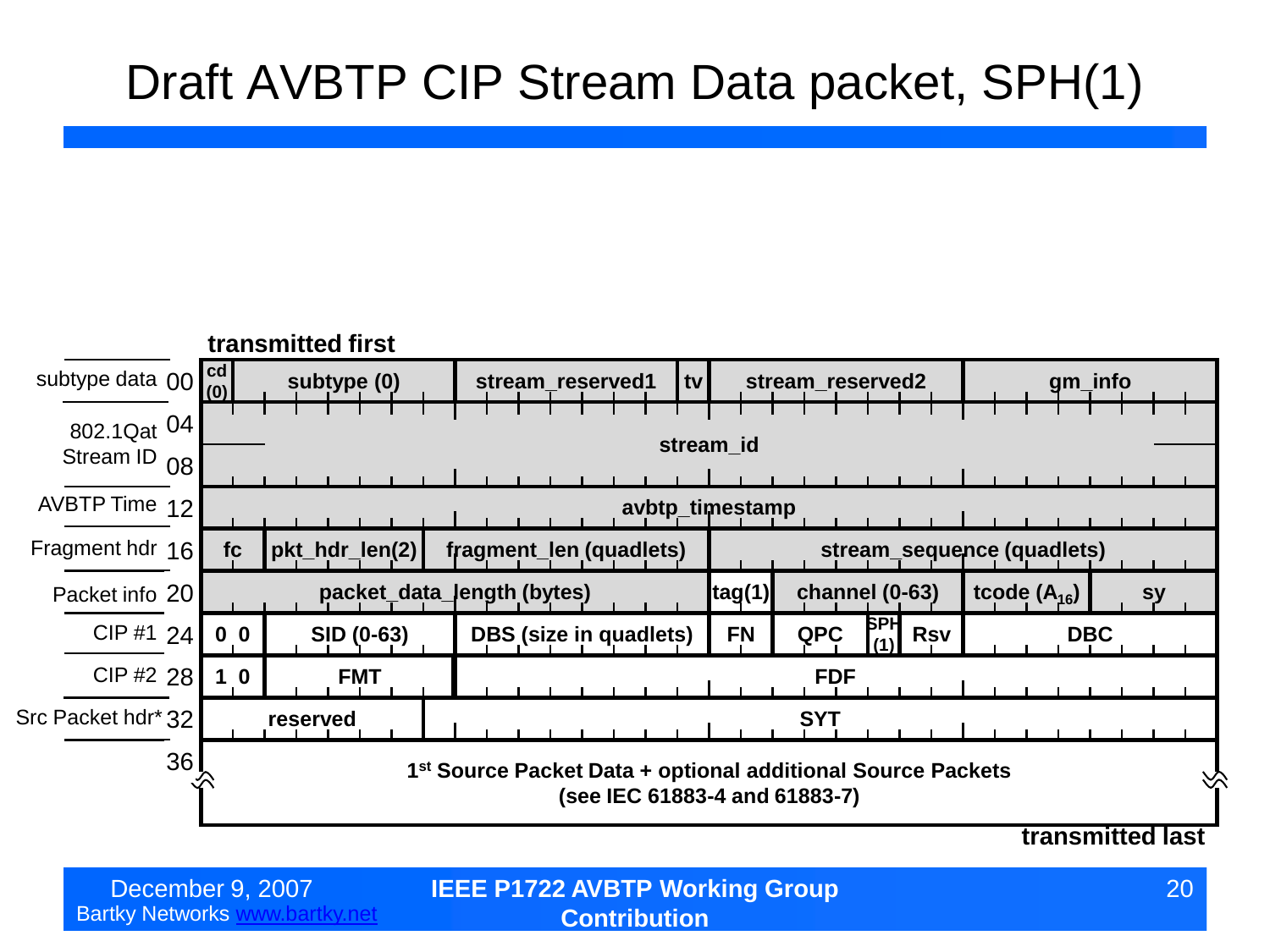#### Command Transport Protocol (CTP) frame



**transmitted last**

Bartky Networks [www.bartky.net](http://www.bartky.net/)

**IEEE P1722 AVBTP Working Group**  December 9, 2007 21 **Contribution**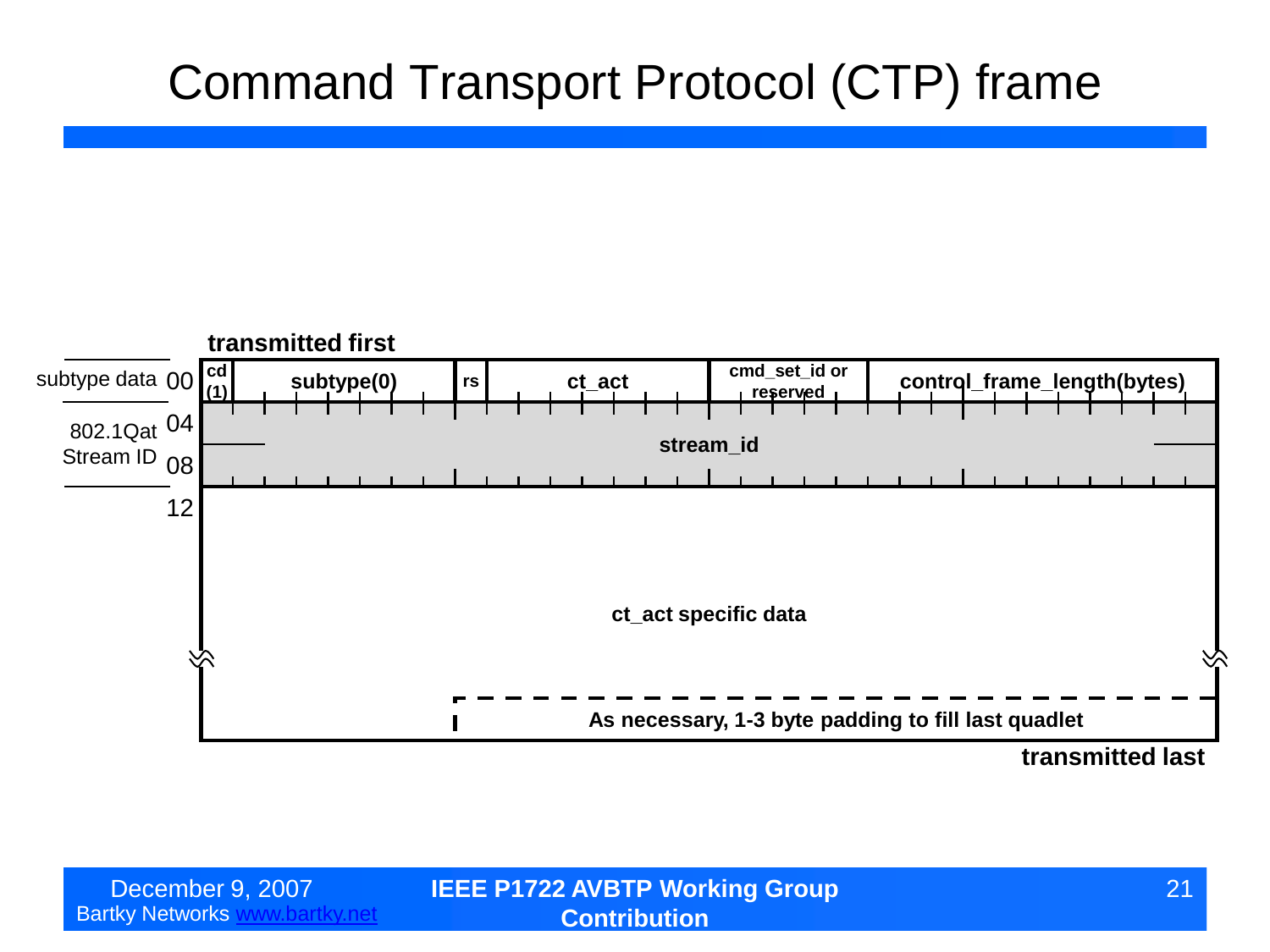### Login (CTP) frames

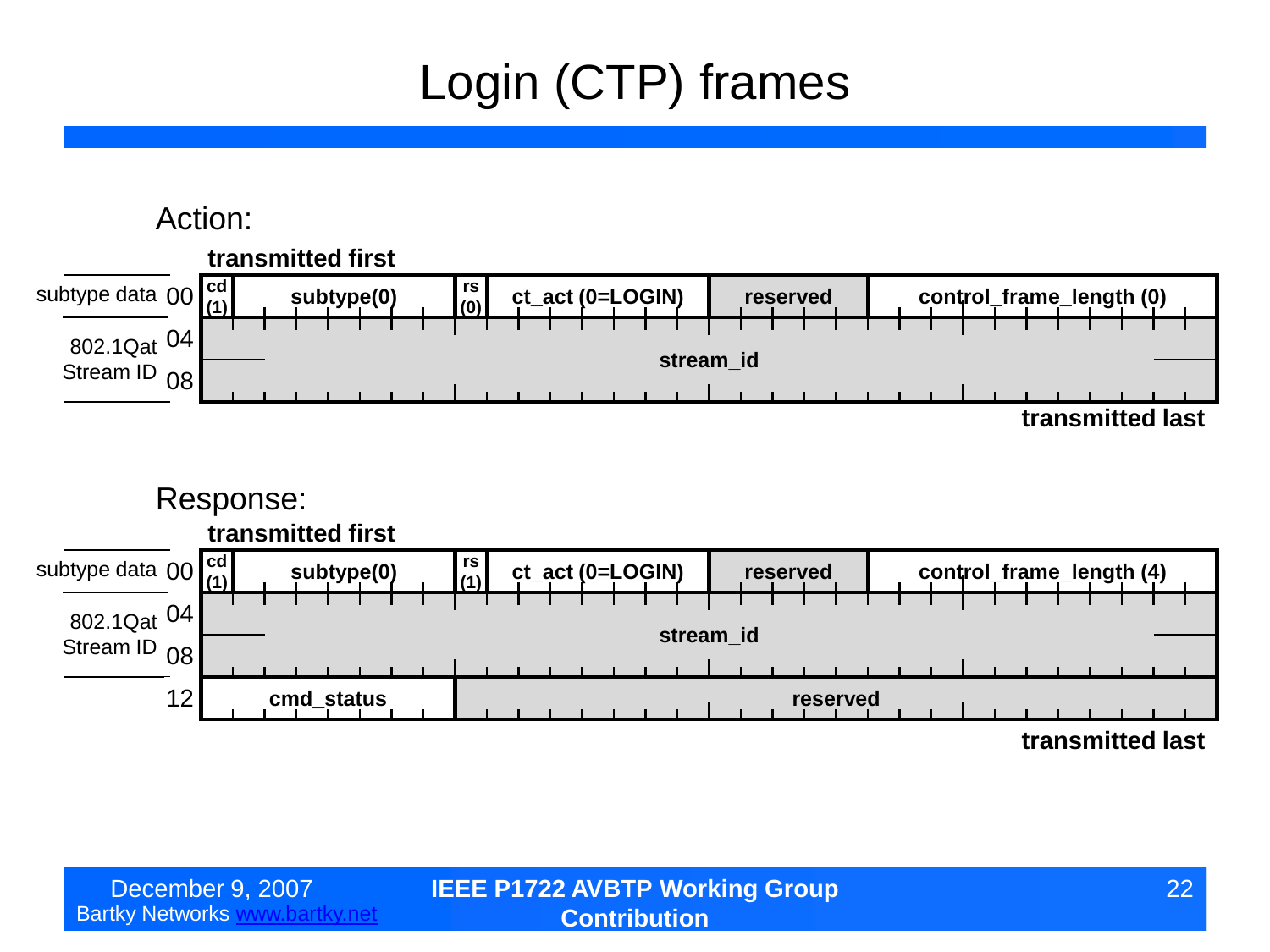### Logout (CTP) frames

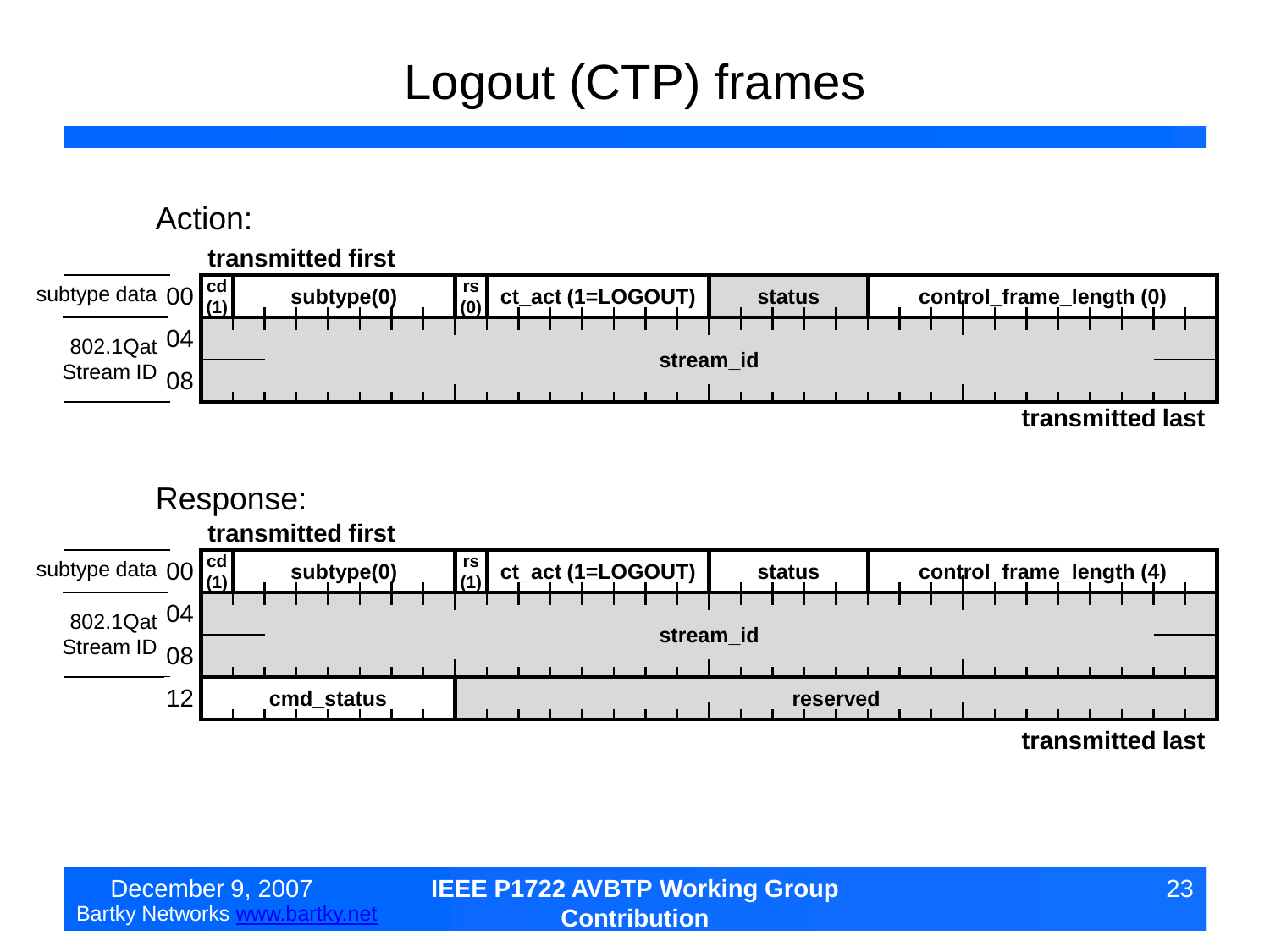#### Sequence Number Reset (CTP) frames

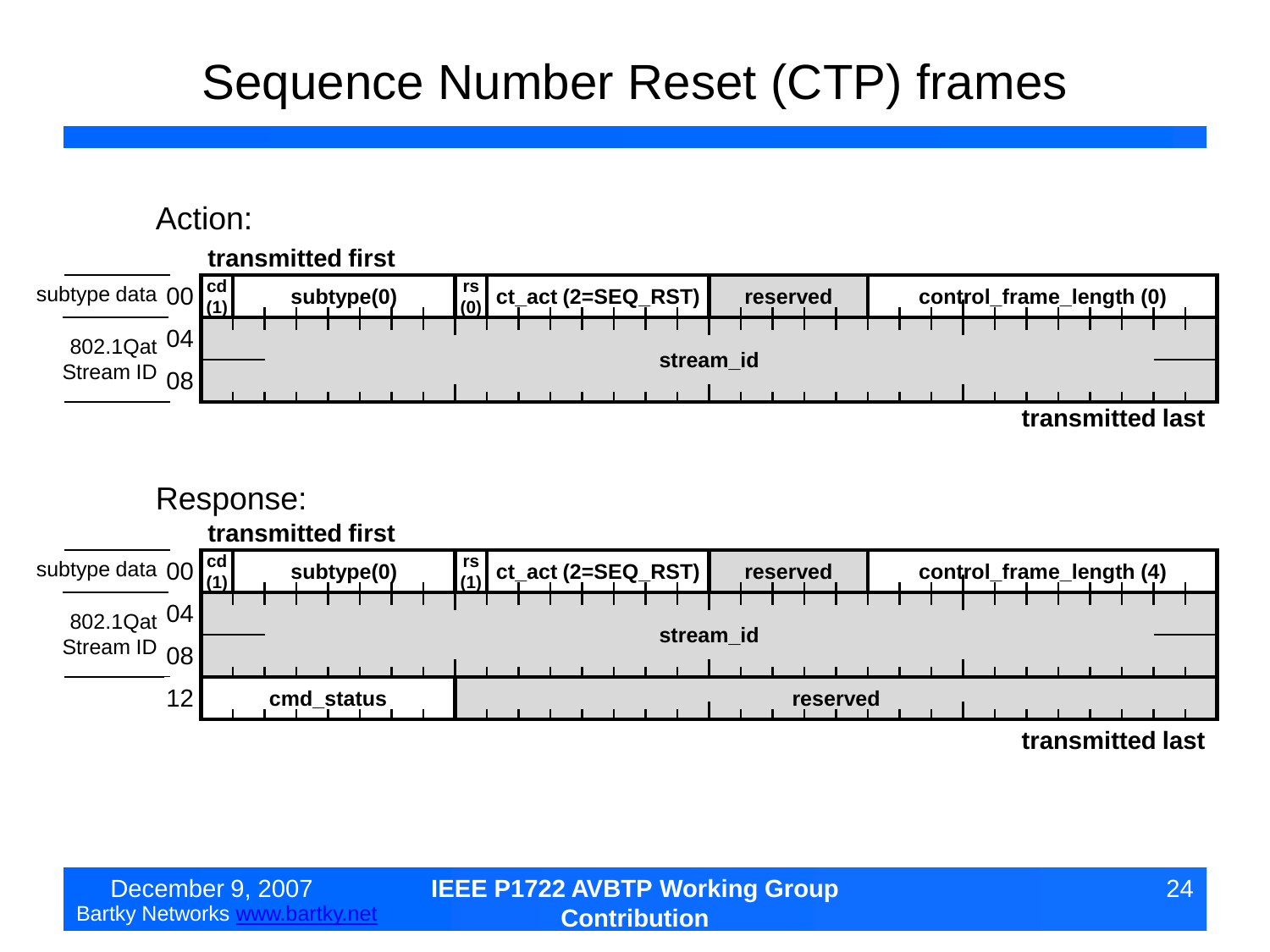### Execute Action (CTP) frames

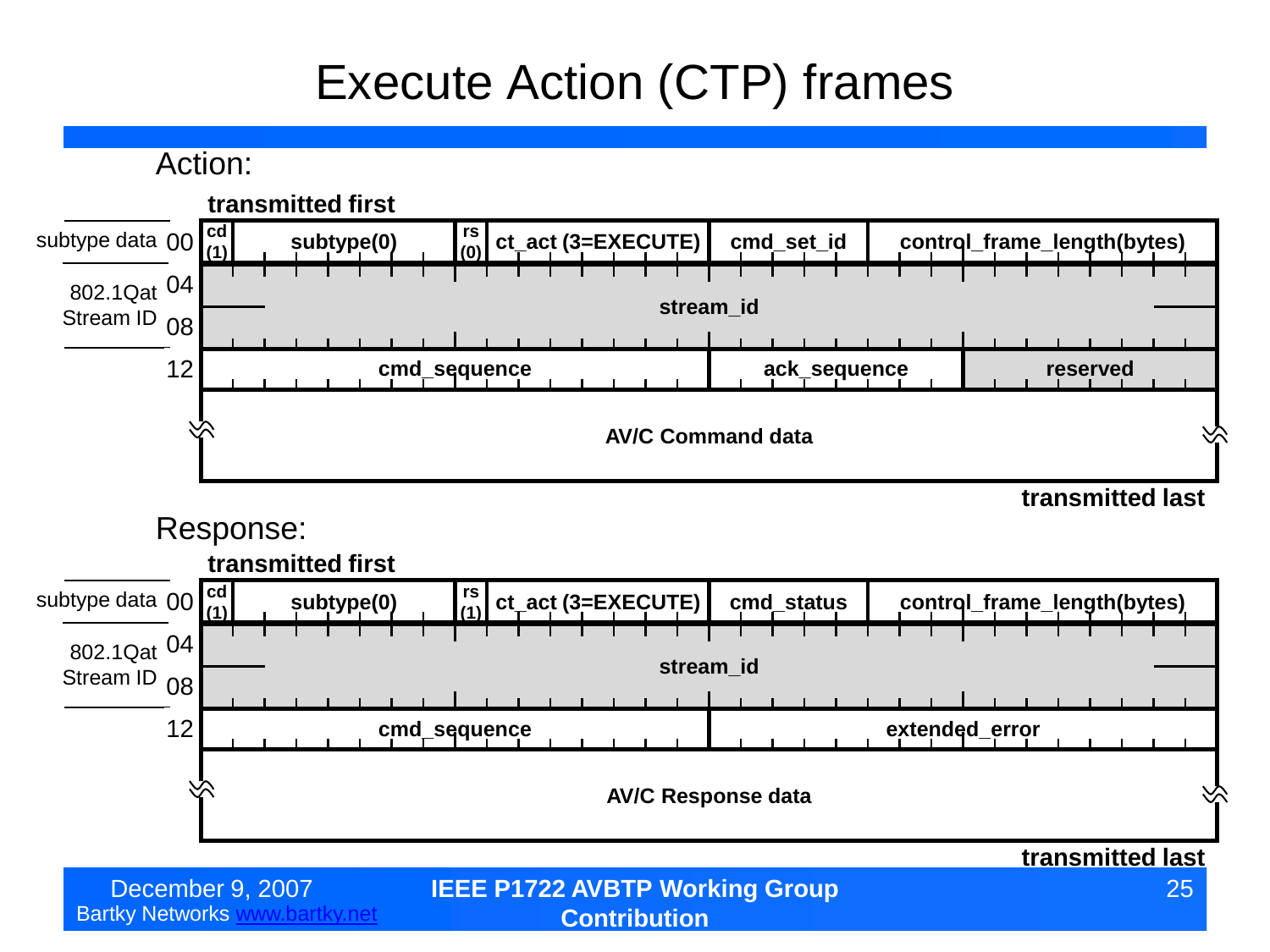#### AVBTP Proprietary/Experimental Stream Data format



**transmitted last**

**Contribution**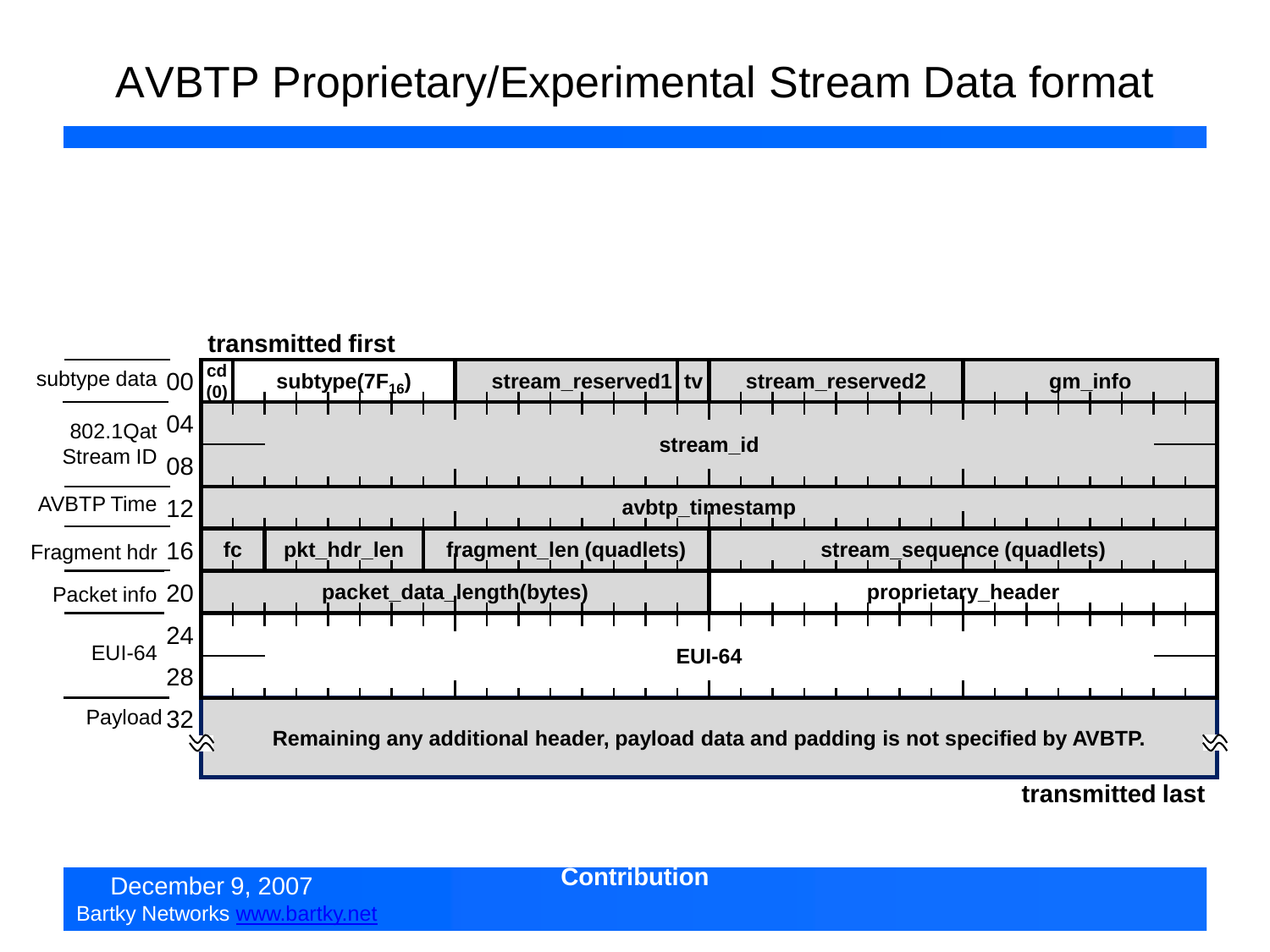#### AVBTP Proprietary/Experimental control format



**IEEE P1722 AVBTP Working Group**  December 9, 2007 27 **Contribution**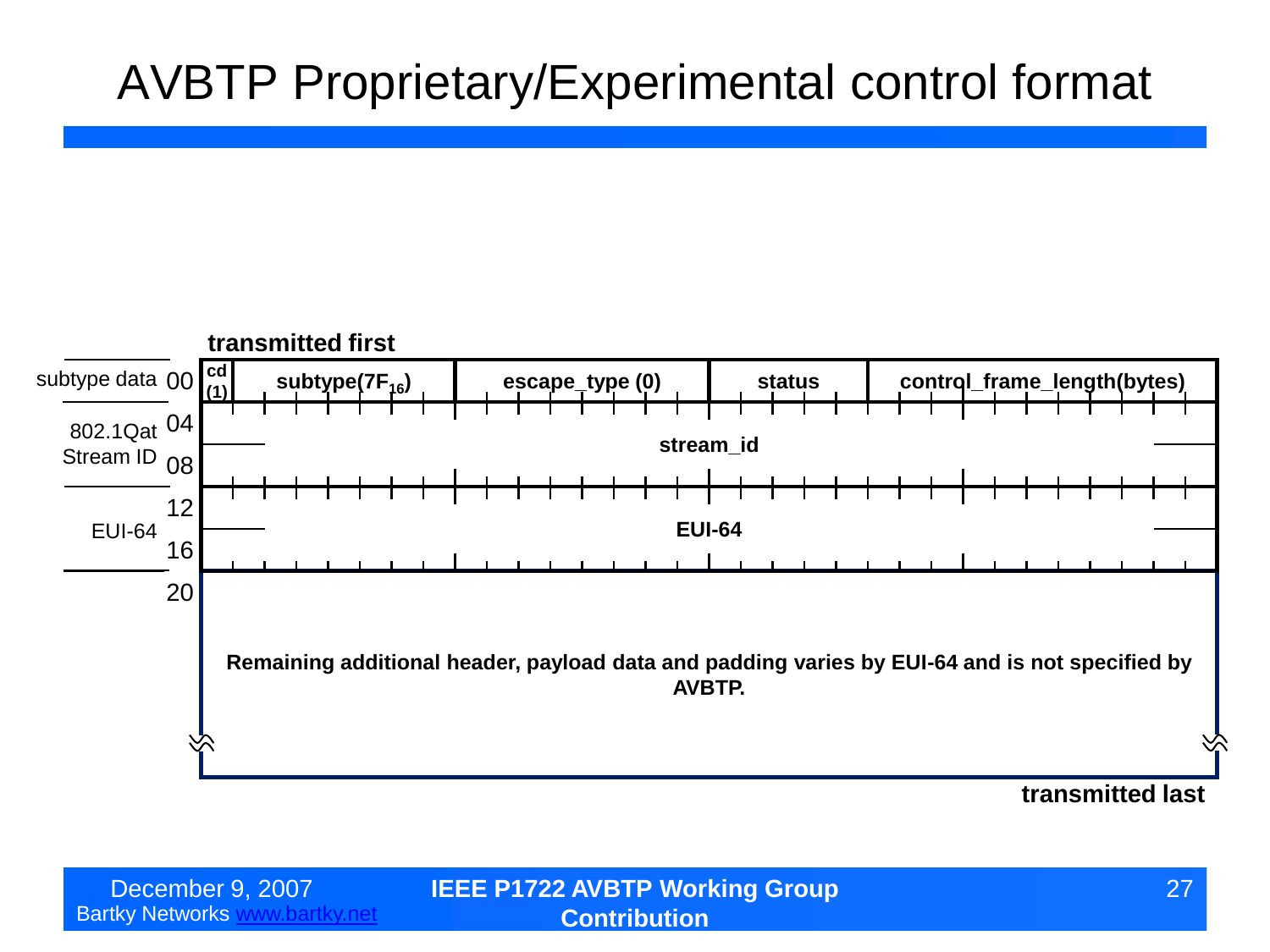#### Cross Timestamp (XTS) frame



**transmitted last**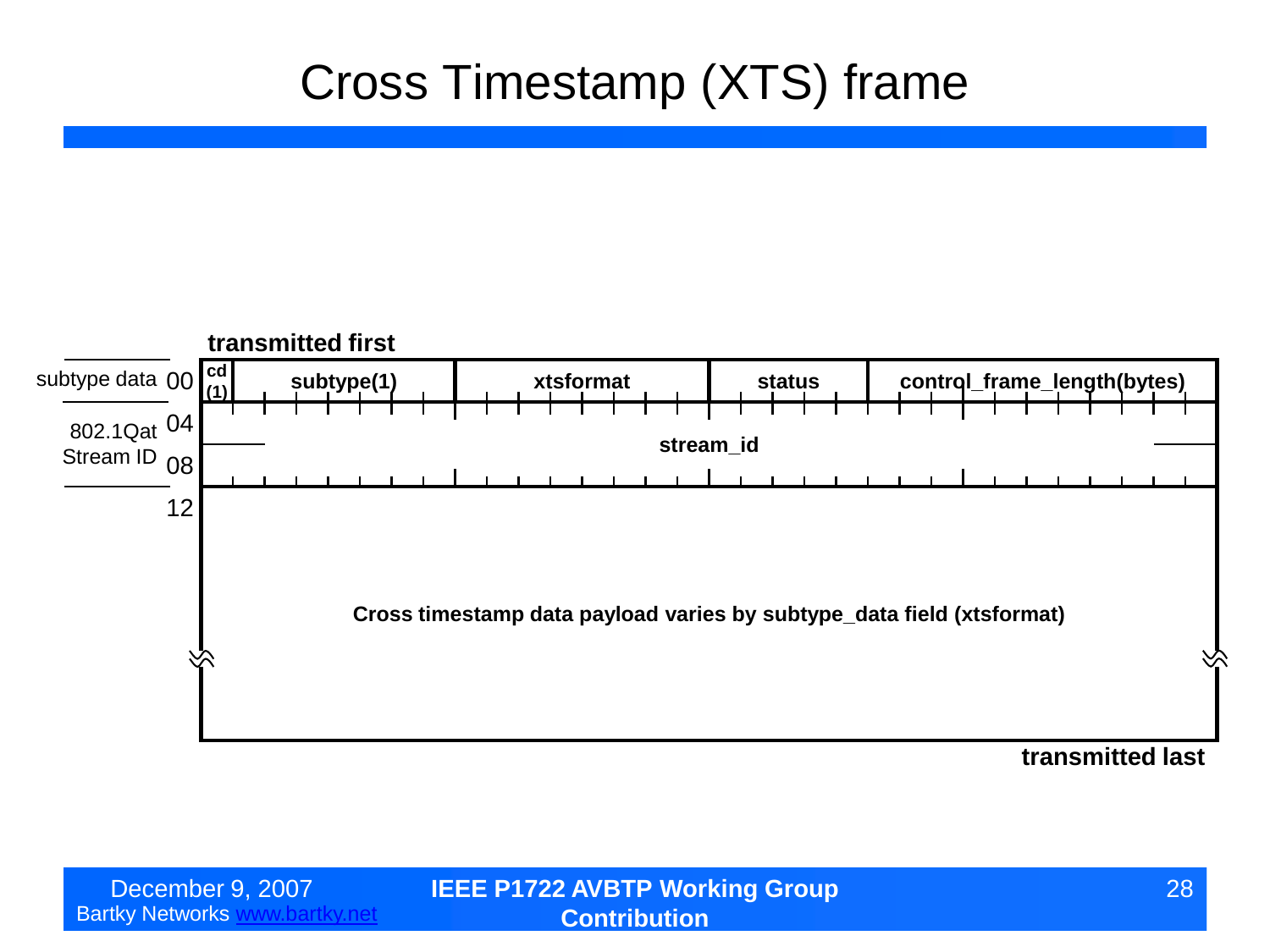#### Full SYT format XTS frame

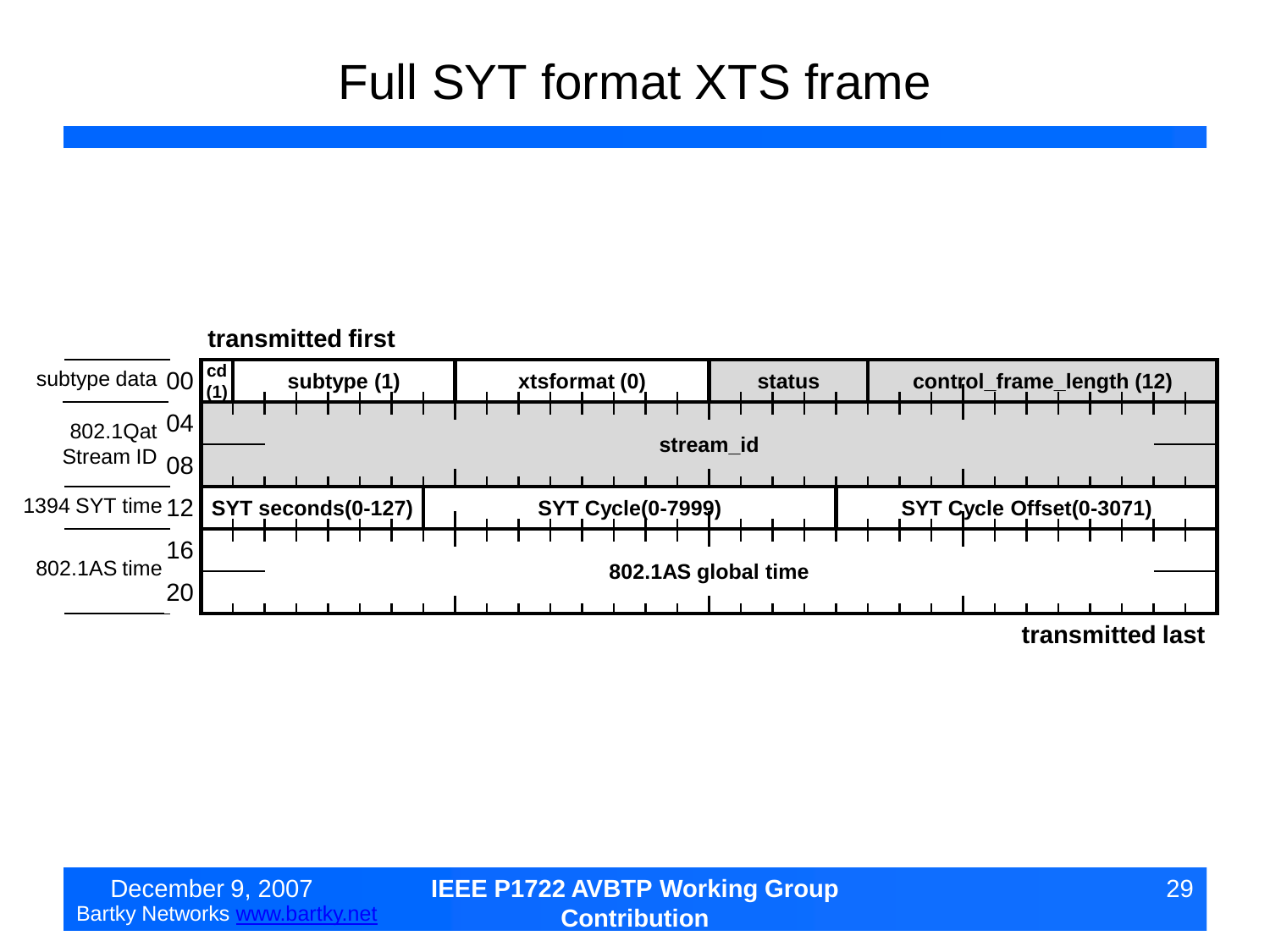#### Update SYT format XTS frame

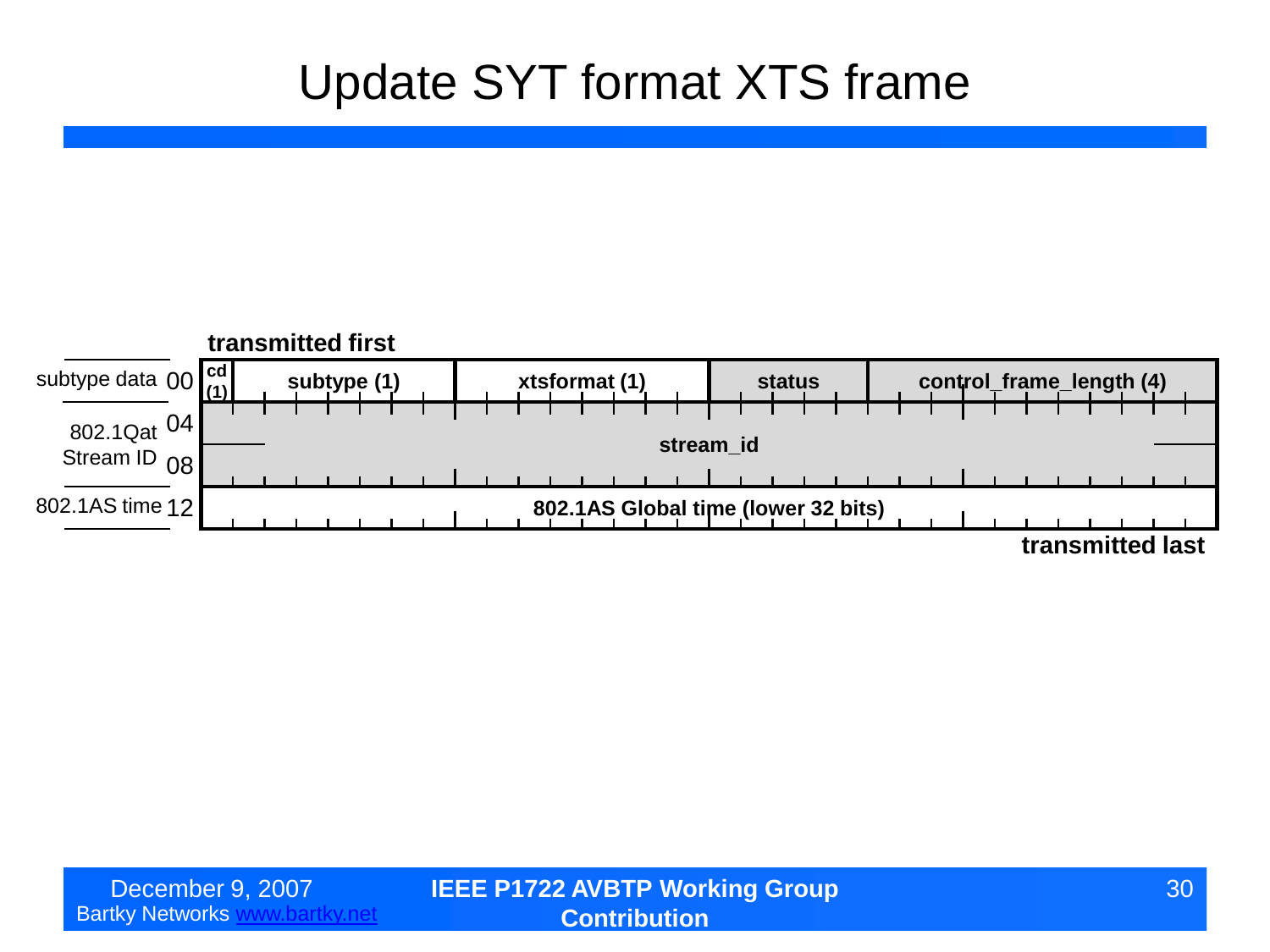#### Generic format XTS frame

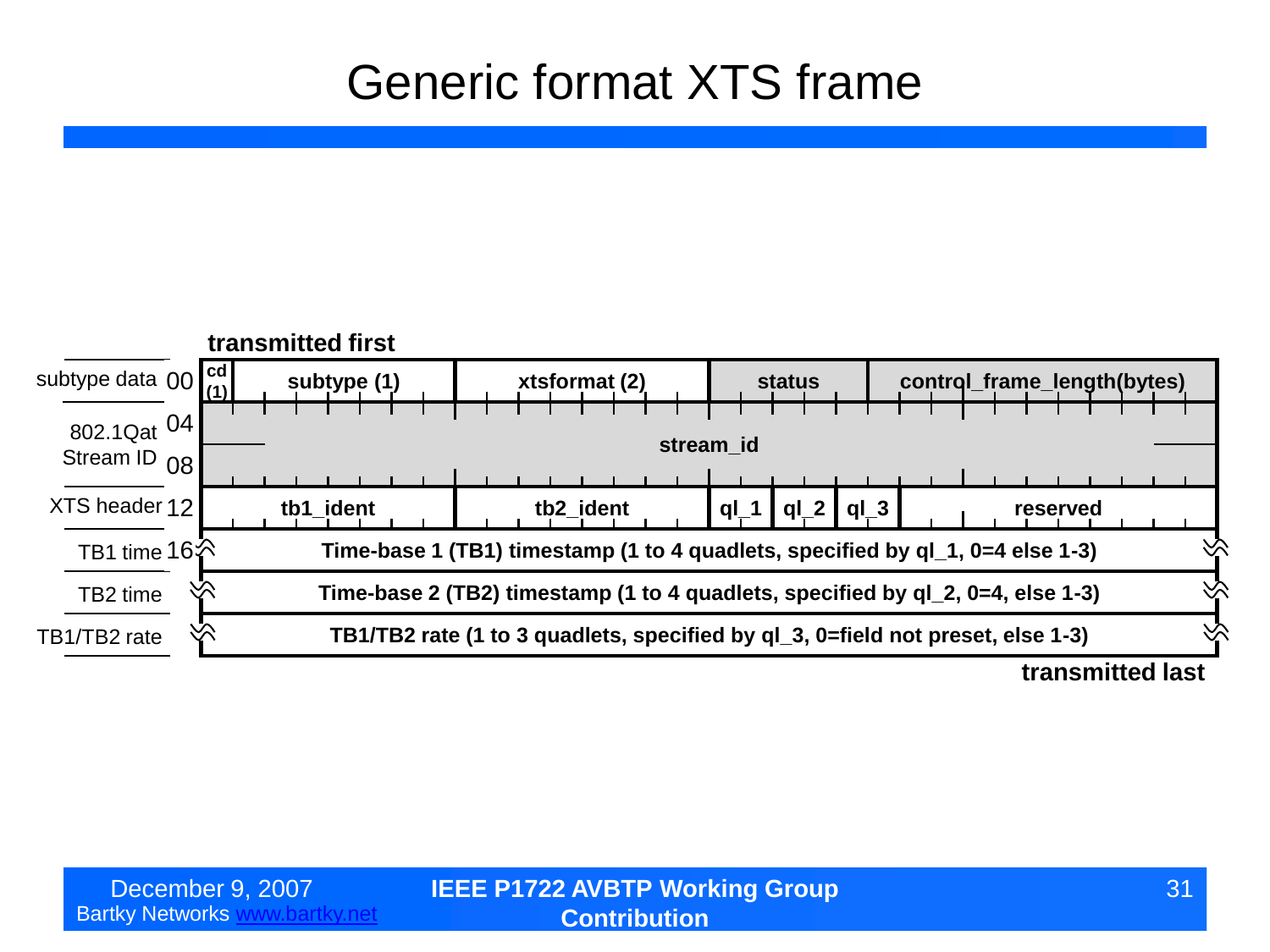### Backup and misc.

### Editor's placeholder for misc. other data, diagrams, etc.

**December 9, 2007 IEEE P1722 AVBTP Working Group Contribution**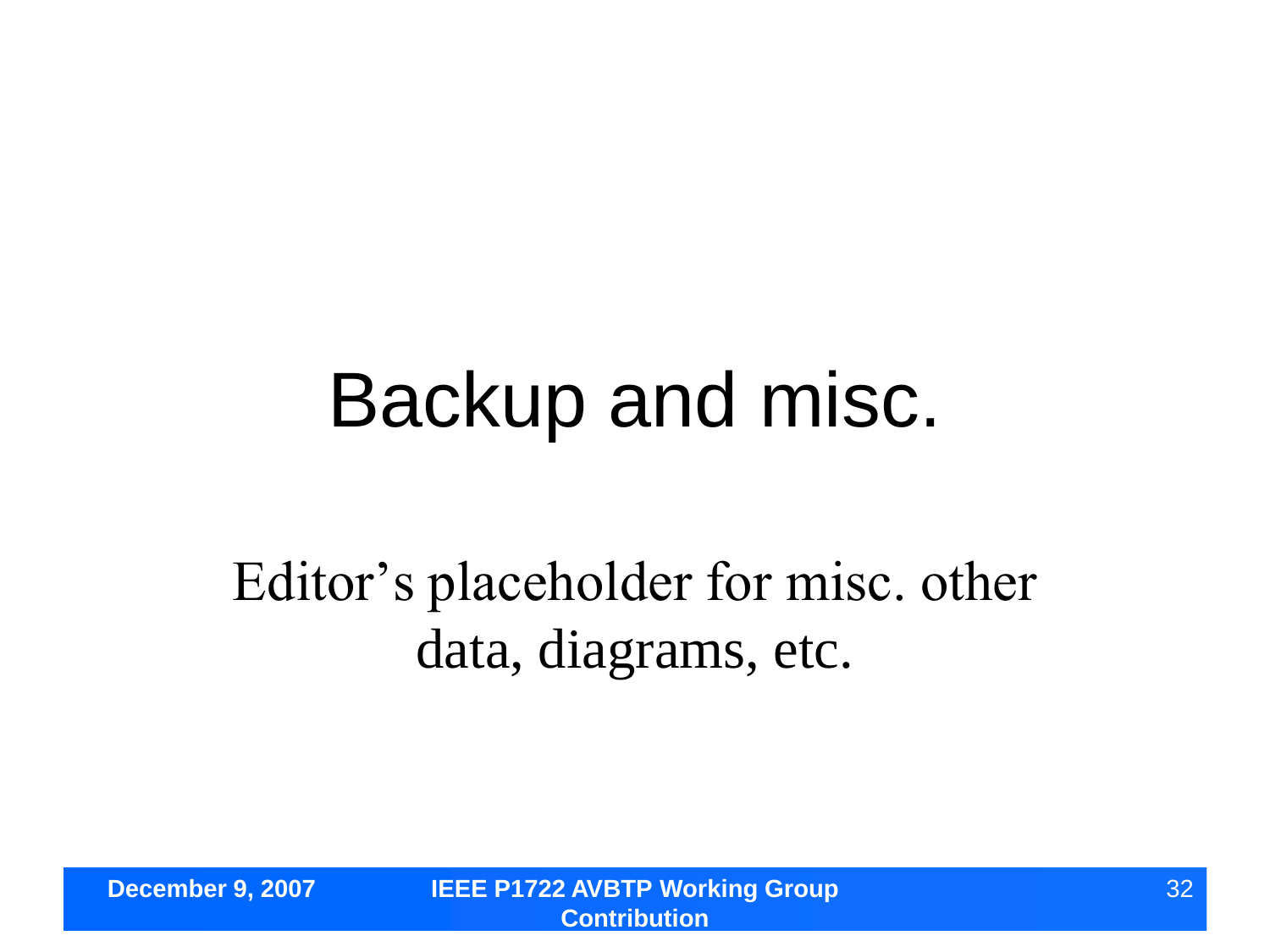#### **transmitted first** ┱ ┱ **example\_octlet\_8\_byte\_field transmitted last**

#### **transmitted first**

**example\_4\_byte\_quadlet\_field transmitted last**